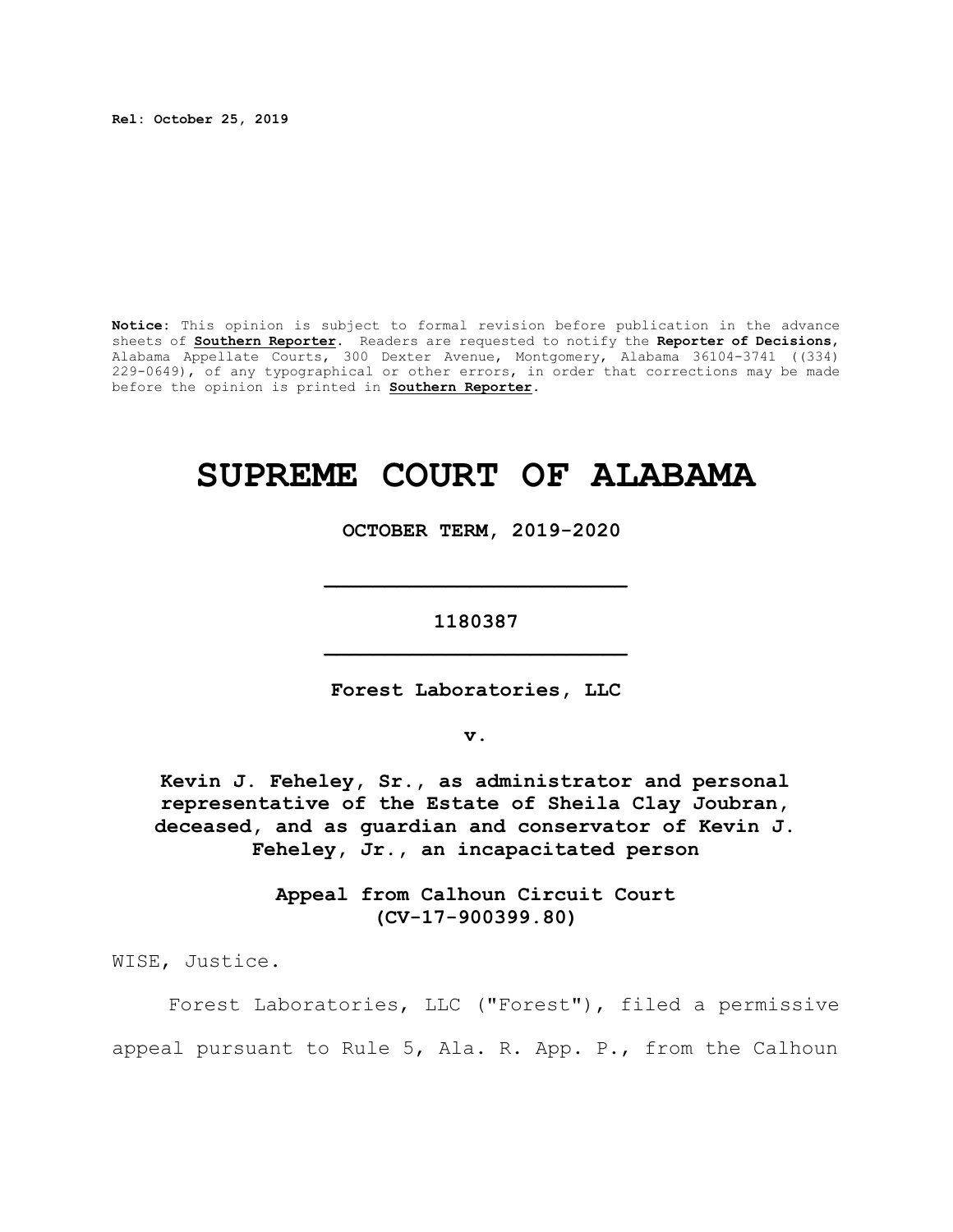Circuit Court's order denying Forest's motion for a summary judgment. We reverse and remand.

## Facts and Procedural History

Lexapro is the brand name of a prescription drug used to treat depression. It appears that Forest manufactured and marketed Lexapro and that Forest Pharmaceuticals, Inc. ("FPI") sold and distributed Lexapro. Escitalopram is the generic form of Lexapro.

On December 29, 2015, Elias Joubran's physician prescribed Lexapro for Elias's depression. Elias's prescription was filled with generic escitalopram that was manufactured and sold by a company other than Forest. On December 30, 2015, Elias entered the house belonging to him and his wife, Sheila Clay Joubran; he shot and killed Sheila and then shot and killed himself. $1$ 

On July 13, 2017, Kevin J. Feheley, Sr., as administrator and personal representative of Sheila's estate and as guardian and conservator of Kevin J. Feheley, Jr., an incapacitated

 $1$ Evidence was presented indicating that, although Elias and Sheila were married at the time, Sheila was in the process of separating from Elias.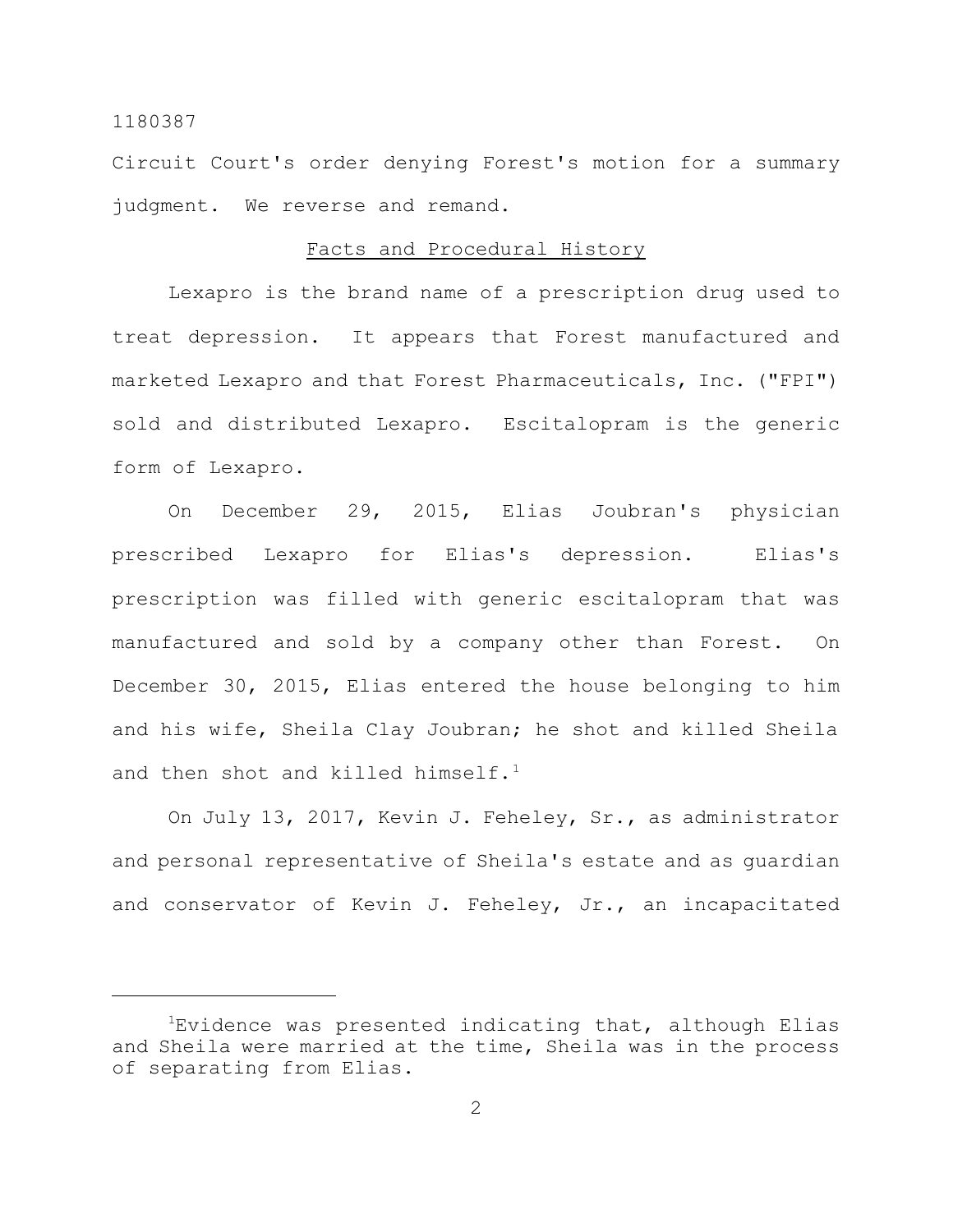person, $^2$  filed suit in the Calhoun Circuit Court against Mary Joubran, in her capacity as the personal representative of Elias's estate, Forest, FPI, and fictitiously named defendants. The complaint alleged that, at the time of the murder/suicide, Elias "was under prescription for, and was ingesting, under certain physicians' prescription, certain pharmaceuticals, including those pharmaceuticals manufactured by the defendants as described more particularly herein." The complaint went on to allege that "Forest's Lexapro[] enhanced, enabled and aggravated [Elias's] depression and violent behaviors." The complaint alleged, in part:

"Defendants [FPI] and [Forest] (collectively hereinafter, 'Forest') were severally, the marketer, promoter, seller, manufacturer, distributor, and entity which did manufacture, create, design, test, label, package, distribute, market, sell, advertise, fail to warn, and otherwise handle and distribute in commerce, the products, Lexapro 10 mg tablets."

After including extensive allegations regarding Forest's marketing activities, Feheley alleged:

"32. The foregoing and similar activity has continued in an effort to induce physicians to

 $2$ In an affidavit, Feheley asserted that he is Sheila's exhusband; that he is the father of Kevin J. Feheley, Jr.; that Kevin J. Feheley, Jr., is Sheila's son and sole surviving heir; and that Kevin J. Feheley, Jr., is incapacitated.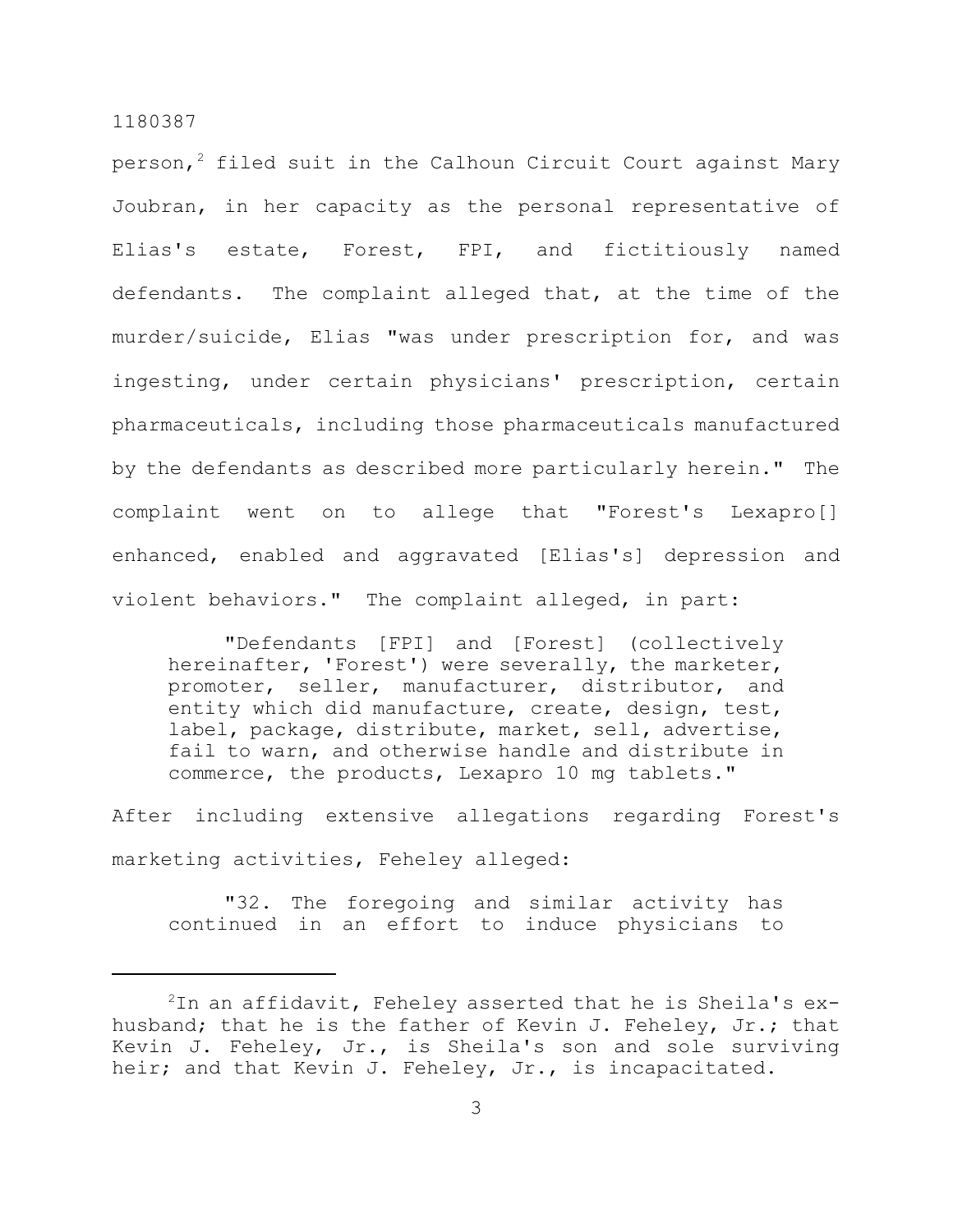prescribe Lexapro and to increase sales to persons such as [Elias Joubran] as a matter of specific intent by the Defendants. Defendants suppressed the true facts as to the dangers of Lexapro, while at the same time, communicating to physicians and to the body of physicians generally that Lexapro was safe and effective with the specific intent to enlarge and enhance the market for Lexapro and with the proximate result that the prescriptions of Lexapro were in fact greatly increased and enhanced, the drug much more generally accepted by the prescribing physician public, and that customers such as Elias Joubran would be prescribed Lexapro by physicians who were not aware of all of the true dangers of the drug including:

"a. That the drug was particularly dangerous for patients who were already experiencing unusual agitation and upset,

"b. That the drug was particularly dangerous during the time period shortly after its use was commenced by a patient, and shortly after the dose was increased, in either case, a greater risk for suicide and violence was and is enhanced by the drug,

"c. That the drug heightened the risk of increased agitation, suicidal behaviors, violent behaviors, and patients acting on thoughts that would otherwise be mediated or restrained by the patient, but in the presence of this drug would, instead, be acted upon. Defendants misrepresented that the increased risk of suicide was essentially, solely, a product of younger age when in fact [D]efendants knew or should have known that the risk was related to factors that occurred more commonly, but not at all uniquely, with younger age, and these factors existed in Elias Joubran and other vulnerable populations who were targeted consumers of the drugs, and,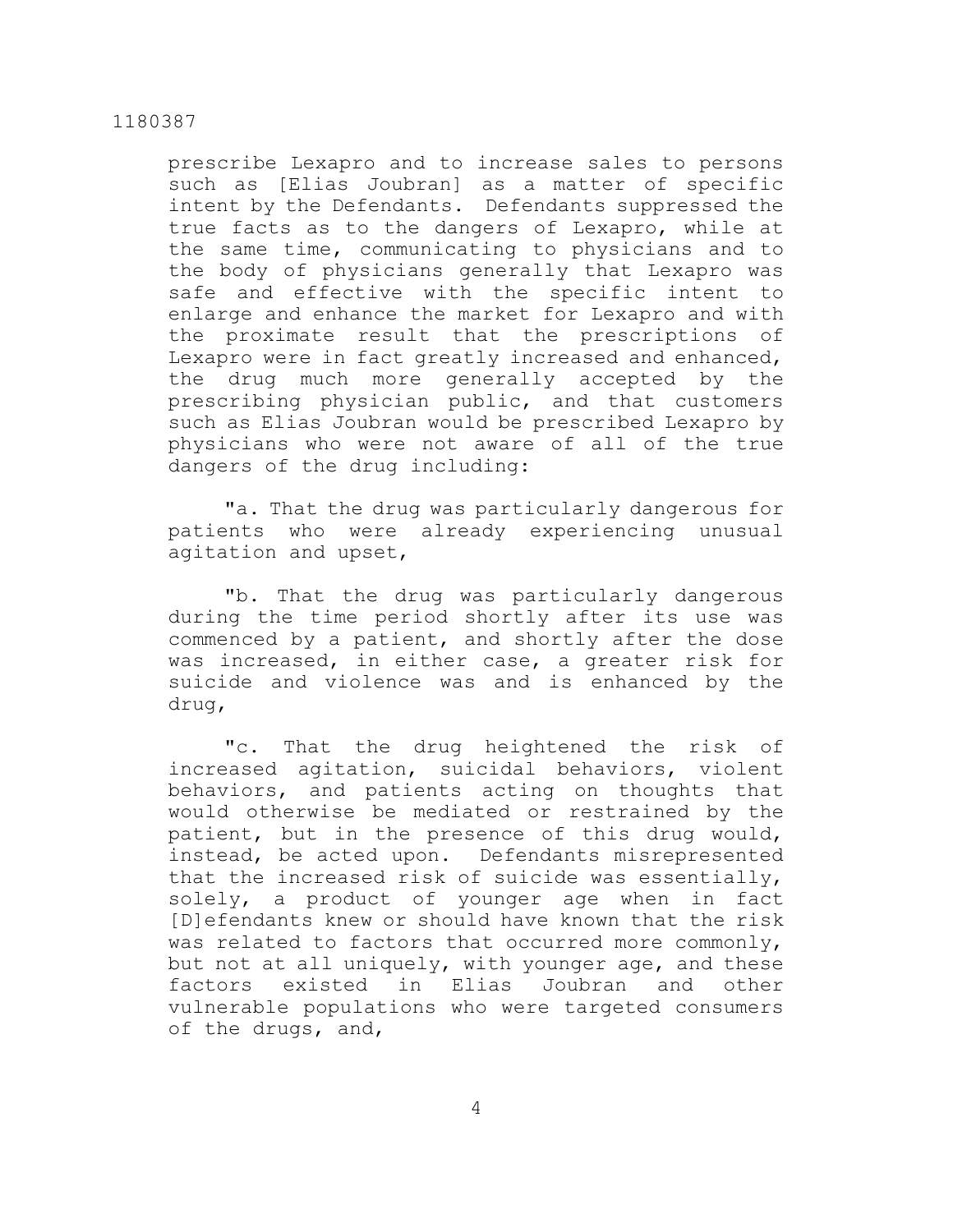"d. On information and belief, Plaintiff avers that neither Elias Joubran, nor his prescribing physician were aware of the extent and true nature of the facts which were misrepresented and or suppressed by Defendants and neither discovered the true facts at any time before the prescription and the acts described elsewhere in this Complaint, all with the proximate result and consequence that the killing of [Sheila Joubran] and the suicide of Elias Joubran took place as elsewhere described herein."

## The complaint alleged that Forest

"was aware that when new doses are given or increased, there is an enhanced risk period for suicide or violence, but failed to warn adequately of this risk, and actively suppressed, concealed and misrepresented the extent of this enhanced danger."

# It further alleged:

"42. The pharmaceutical product manufactured by [D]efendants and sold by them, being placed in the stream of commerce by them, were dangerous and defective in that each was unreasonably unsafe when put to the ordinary use and purpose for which it was sold and designed.

"43. The said drug was dangerous and defective in that it did not meet the reasonable expectations of the ordinary consumer as to safety, and that further it was not accompanied by the proper and necessary warnings that should have been provided with the said drugs to prevent harm and injury by consumers of the said drugs to persons like [Elias Joubran], all of which was reasonably foreseeable to the [D]efendants. Plaintiffs further allege and aver that [D]efendants were negligent and wanton in their design, manufacture, sale, advertising, failure to warn, and other dealing with, and handling of, the subject products, all of which combined and concurred to be a substantial proximate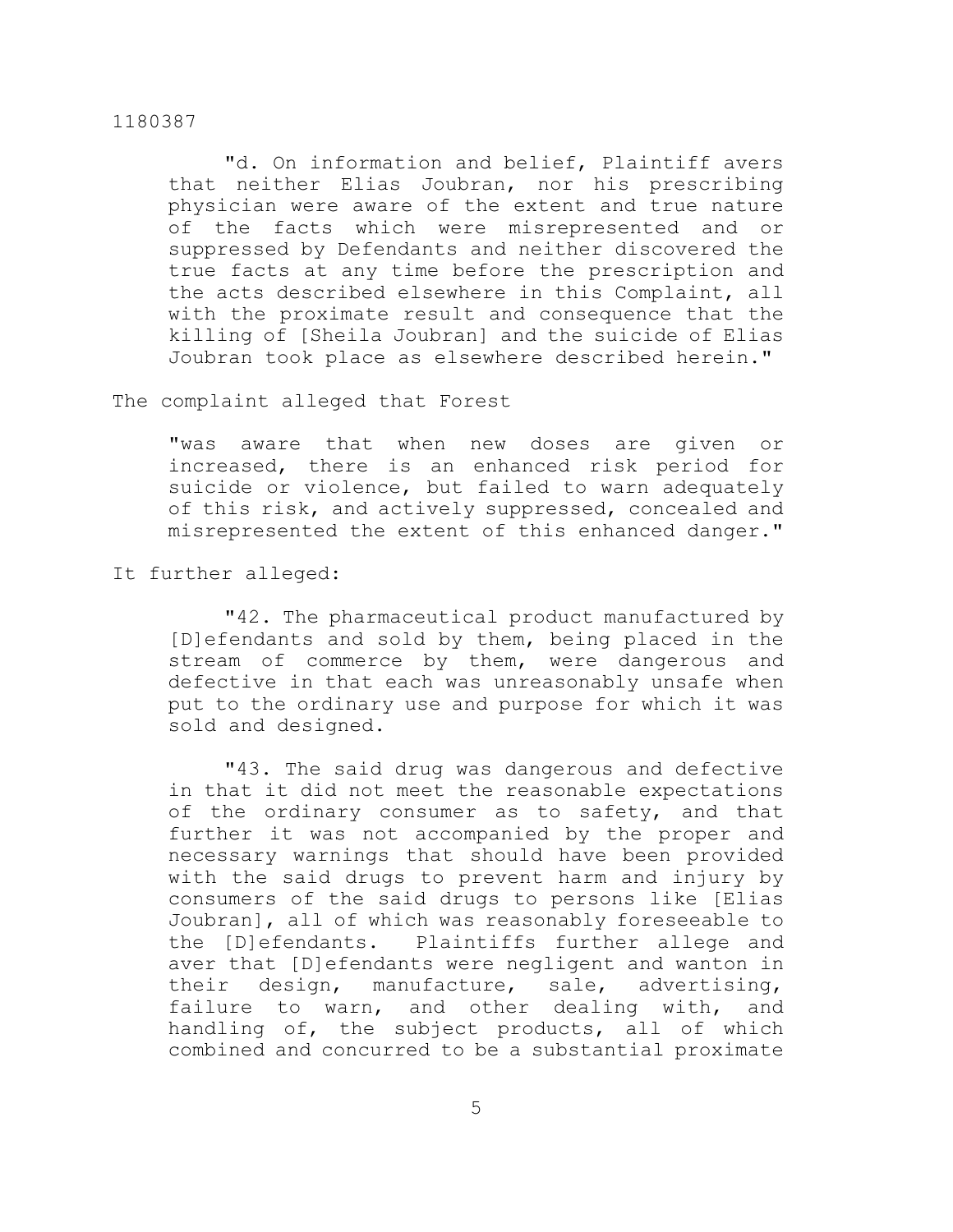cause of the harm and injury suffered by [P]laintiffs as complained of herein.

"44. The [D]efendants, including named and fictitious defendants, were negligent, careless, wanton, and violated the Alabama Manufacturers Extended Liability Doctrine, and their conduct combined and concurred, with the conduct of Defendant's decedent, Elias Joubran, to proximately cause the injuries and damages and losses and the death suffered by the [P]laintiff's decedent, Sheila Clay Joubran, deceased, on December 30, 2015, as described herein.

"45. The conduct of the [D]efendants was gross, oppressive, burdensome, willful, intentional, wanton, and otherwise such as to justify the imposition of punitive damages under applicable  $law.$ "

The complaint asserted various claims against Forest, including various products-liability claims, negligence and wantonness claims, breach-of-express- and implied-warranty claims, and a civil-conspiracy claim. Count II alleged a claim of "Product Liability (Failure to Warn)":

"57. Defendants are designers, developers, manufacturers, testers, marketers, distributors, promoters, and sellers of the pharmaceutical product Lexapro.

"58. The pharmaceutical product Lexapro, designed, developed, manufactured, tested, marketed, distributed, promoted, and sold by Defendants was and is unaccompanied by proper warnings regarding all possible adverse side effects associated with the use of pharmaceutical product Lexapro, and the comparative severity and duration of such adverse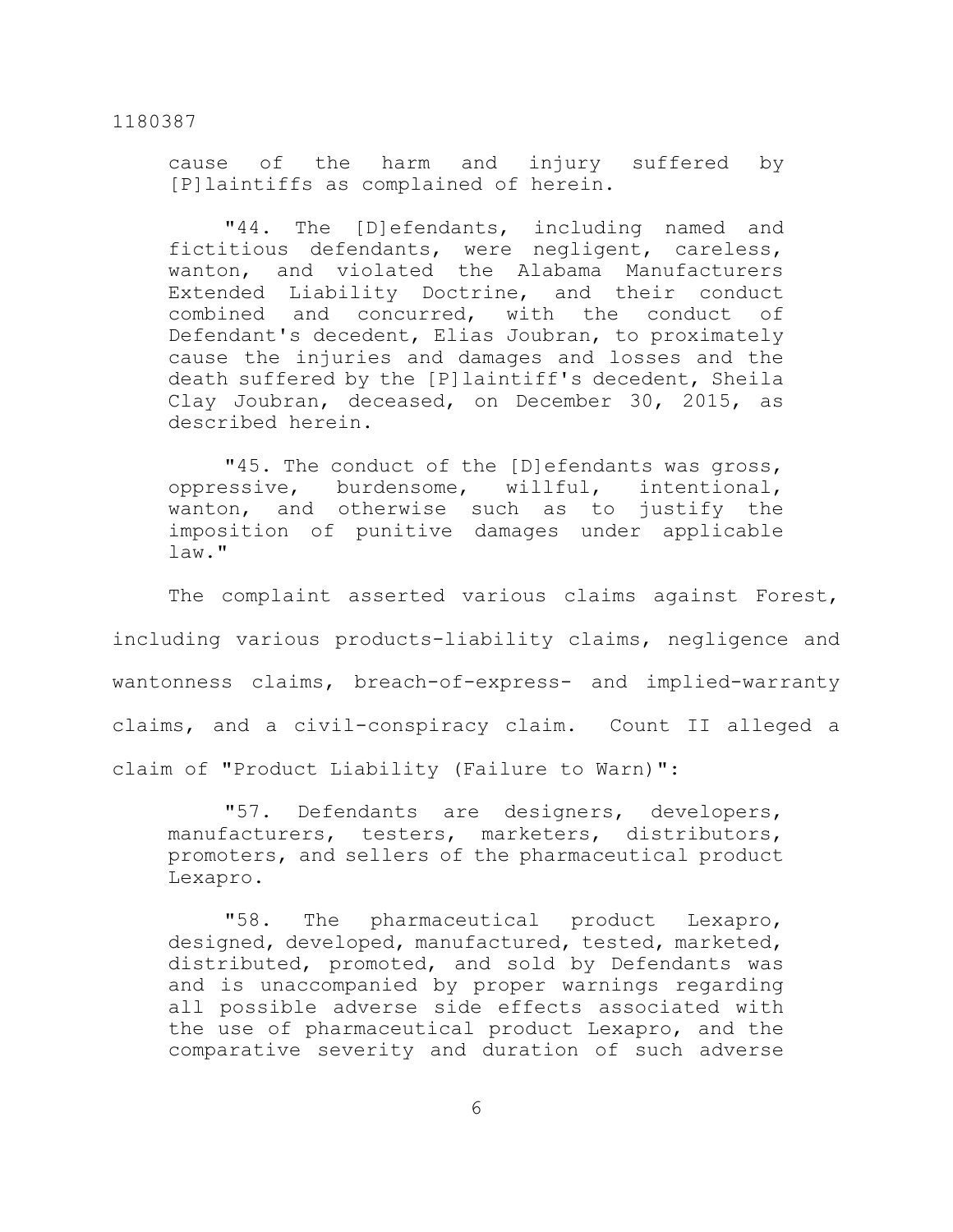effects; the warnings given did not accurately reflect the symptoms, scope or severity of the side effects.

"59. Defendants failed to perform adequate research, investigation and testing, in that adequate testing, research and investigation would have shown that, used individually and/or in any combination thereof, [Lexapro] possessed serious potential hazards with respect to which full and proper warnings accurately and fully reflecting hazards, symptoms, scope and severity should have been made, both with respect to the use of the pharmaceutical product Lexapro, individually and with respect to any combination use with any other pharmaceutical products.

"60. Defendants also failed to effectively warn users and physicians that numerous other suitable pharmaceutical products made by other manufacturers, did not have such severe side effects.

"61. The pharmaceutical product Lexapro, designed, developed, manufactured, tested, marketed, distributed, promoted, and sold by Defendants was defective due to inadequate post-marketing research and warning or instruction because, after the manufacturer, developer, designer, and marketer knew or should have known of the risk of injury from the pharmaceutical product Lexapro, it and they failed to provide adequate warnings to users or consumers of the product and continued to aggressively promote the product, and no accurate or appropriate warning was given to [Elias Joubran] or his physicians by Defendants Forest Pharmaceuticals, Inc., and Forest Laboratories, Inc., or the other defendants at the point and time of sale or by anyone else."

Count VII alleged claims of misrepresentation, fraud, suppression, and deceit: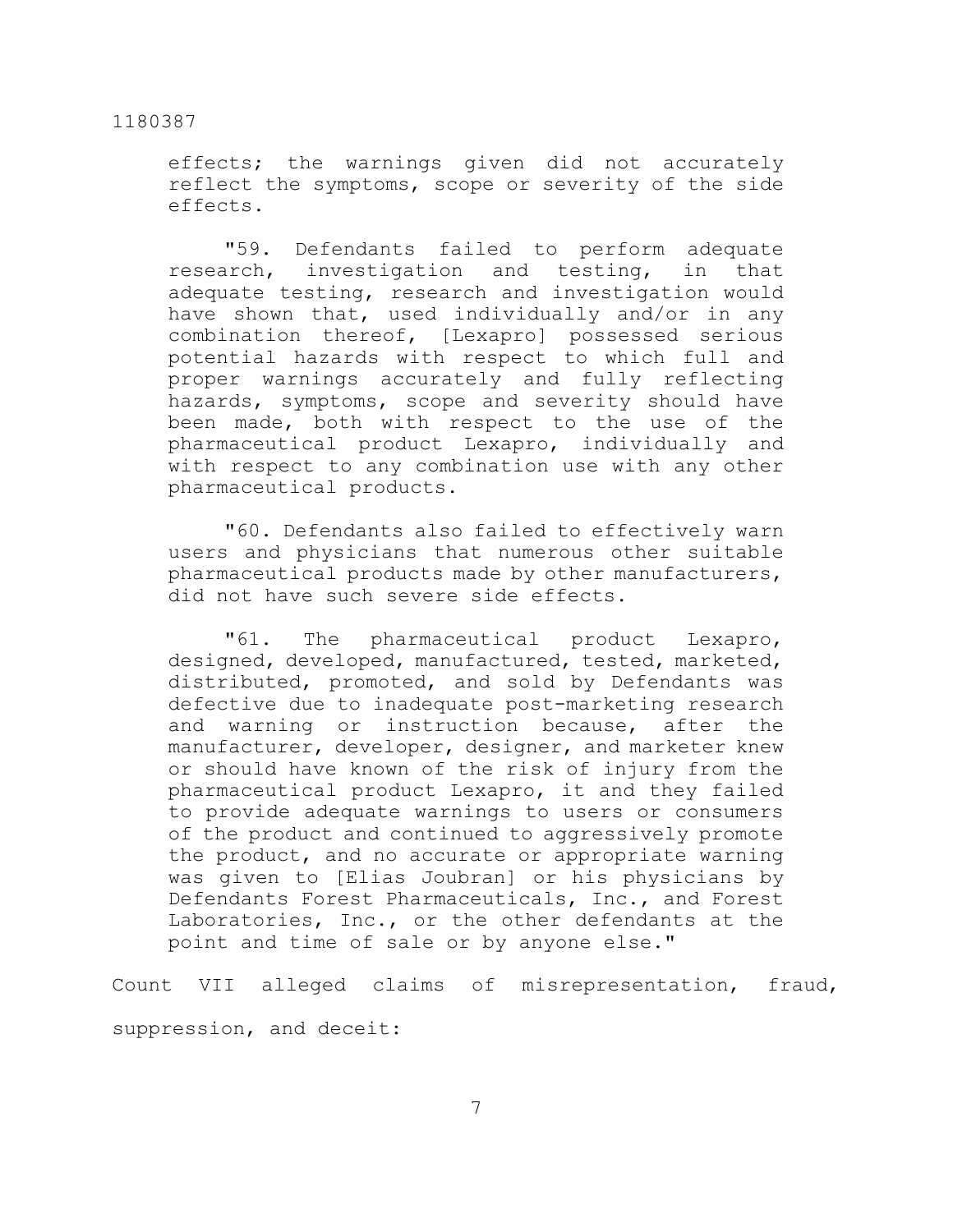"87. Forest<sup>3</sup>] and fictitious Defendants were aware that when new doses are given or increased, there is an enhanced risk period for suicide or violence, but fraudulently suppressed information about this risk. Defendants have made, and some of them continue to make, false and fraudulent misrepresentations to physicians and general public including, but not limited to, that the pharmaceutical product Lexapro, is safe, fit and effective for its uses and is not hazardous to the health of users.

"88. At all pertinent times, Defendants conducted, and/or conspired jointly to conduct, a sales and marketing campaign to promote the sale of the pharmaceutical product Lexapro, through advertisements and other promotional literature and fraudulently deceived the Plaintiff, [Elias Joubran], physicians and the general public as to the health risks and consequences of the pharmaceutical product Lexapro. Defendants also failed to disclose other effective methods for treating depression. Defendants suppressed material facts that, if disclosed to [Elias Joubran] or his Physician would have resulted in refusal of use of the pharmaceutical product Lexapro. Forest was aware that when new doses are given or increased, there is an enhanced risk period for suicide or violence, but failed to warn adequately of this risk, and actively suppressed, concealed and misrepresented the extent of this enhanced danger.

"89. Defendants Forest Pharmaceuticals, Inc., and Forest Laboratories, Inc., and fictitiously designated defendants' misrepresentation and suppressions of material facts were done intentionally, willfully, wantonly and/or negligently. Plaintiff alleges in the alternative or in addition that even if the misrepresentations

<sup>3</sup>"Forest" is used collectively in the complaint for the defendants referred to as "Forest" and "FPI" in this opinion.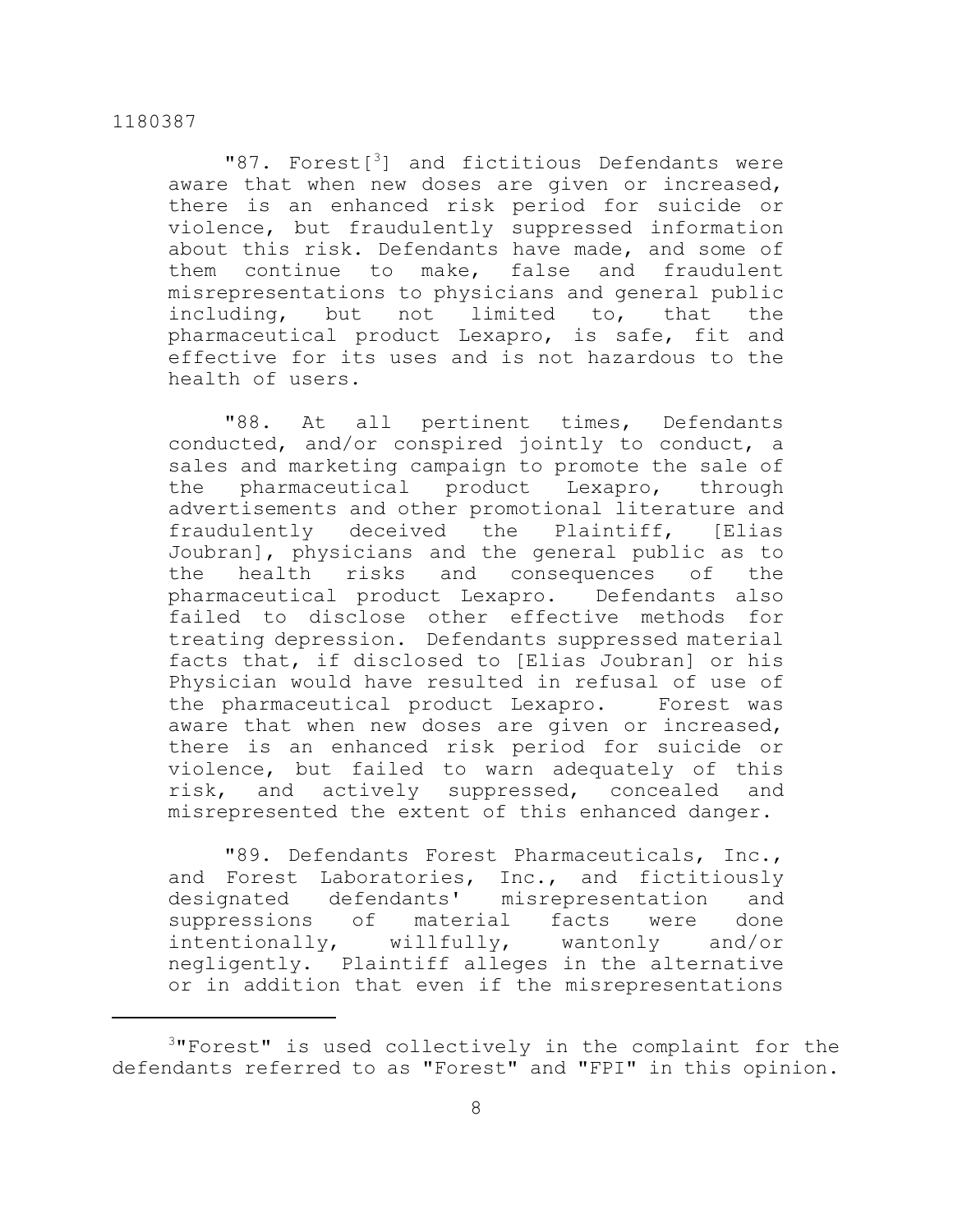and suppressions made by Defendants Forest Pharmaceuticals, Inc., and Forest Laboratories, Inc., and fictitious defendants, were merely negligent or even innocent misrepresentations they are nonetheless actionable under Alabama and other applicable law. [Elias Joubran] and his physician reasonably relied upon the representations based on the skill and judgment of said Defendants as to whether the pharmaceutical product Lexapro, was of merchantable quality, safe and fit for its intended uses.

"90. In reliance of the foregoing misrepresentation whether innocent, negligent, wanton, or not by Defendants, [Elias Joubran] was induced to and did subject himself to the use of pharmaceutical product Lexapro, and committed homicide and suicide. If [Elias Joubran] and physician had known the true facts, he would not have taken such action and subjected himself to the aforesaid risks."

On August 8, 2017, Forest filed a notice of removal in the United States District Court for the Northern District of Alabama. On August 25, 2017, Forest filed its answer to the complaint in the federal district court. In its affirmative defenses, Forest asserted:

"Forest did not manufacture the product allegedly ingested by Mr. Joubran. Accordingly, Forest may not be held liable to plaintiff for any of the alleged injuries or damages in this lawsuit."

On October 20, 2017, the United States District Court for the Northern District of Alabama, Eastern Division, remanded the case to the Calhoun Circuit Court.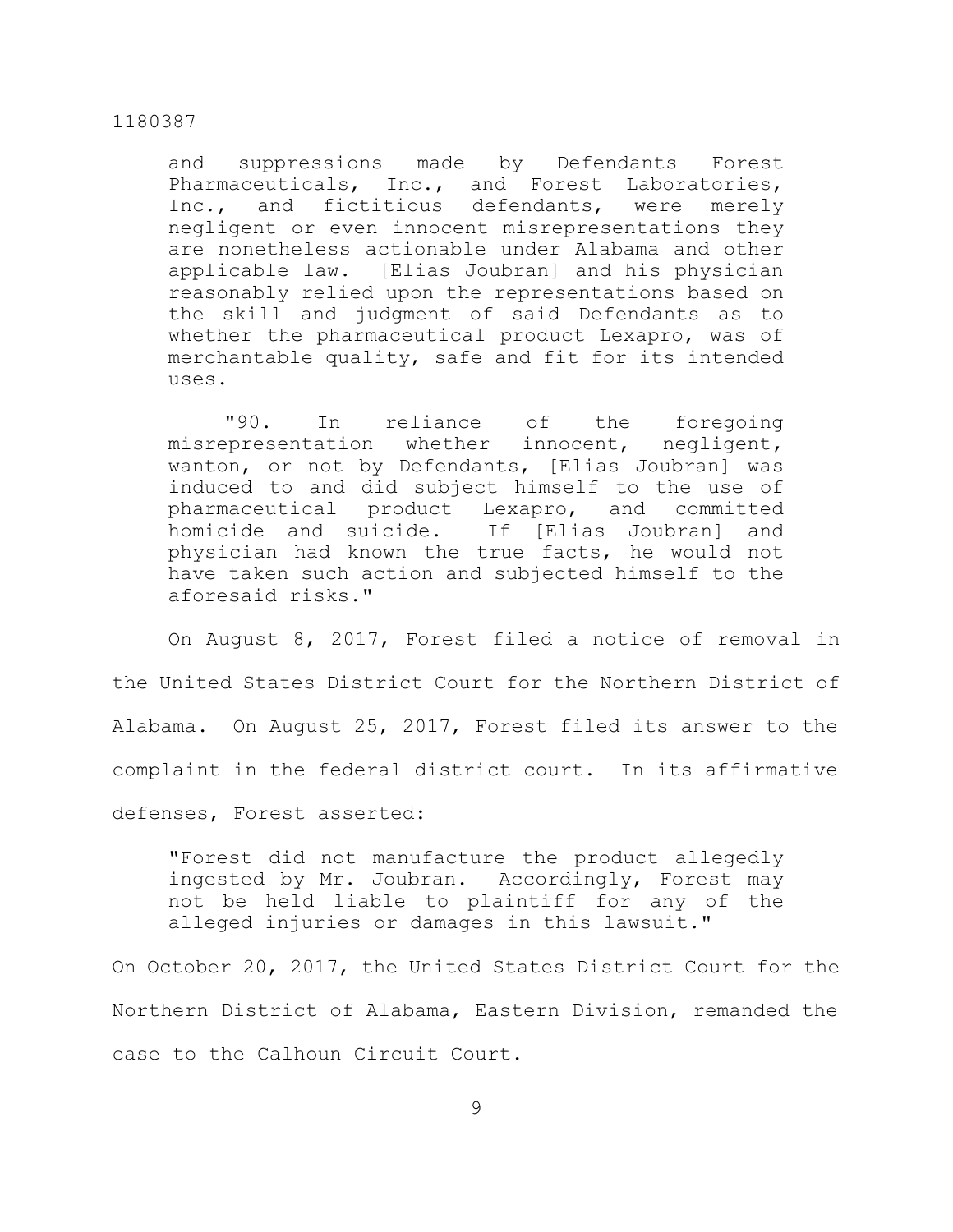On December 1, 2017, Feheley filed an amendment to the complaint. The amended complaint substituted Camber Pharmaceutical for one of the fictitiously named defendants. In the amended complaint, Feheley alleged that Camber was

"the marketer, manufacturer, promoter, seller, distributor, and entity which did manufacture, create, design, test, label, package, distribute, market, sell, advertise, fail to warn, and otherwise handle and distribute in commerce, the products escitalopram tablets."

Forest subsequently filed its response and answer to the amended complaint, incorporating the answer it had previously filed in the federal district court.

On February 26, 2018, Feheley and Forest entered into the following stipulation:

"1. Elias Joubran's prescription for Lexapro/escitalopram was filled with generic escitalopram manufactured and sold by a company other than Forest.

"2. In the interest of conserving the resources of the Court and the parties, the issue of whether Forest is entitled to judgment solely based on the fact that Forest did not manufacture or sell the escitalopram that Elias Joubran received will be pled and briefed in the near future without prejudice to Forest's ability to file a subsequent dispositive motion in the event Forest's motion on the product use issue is denied."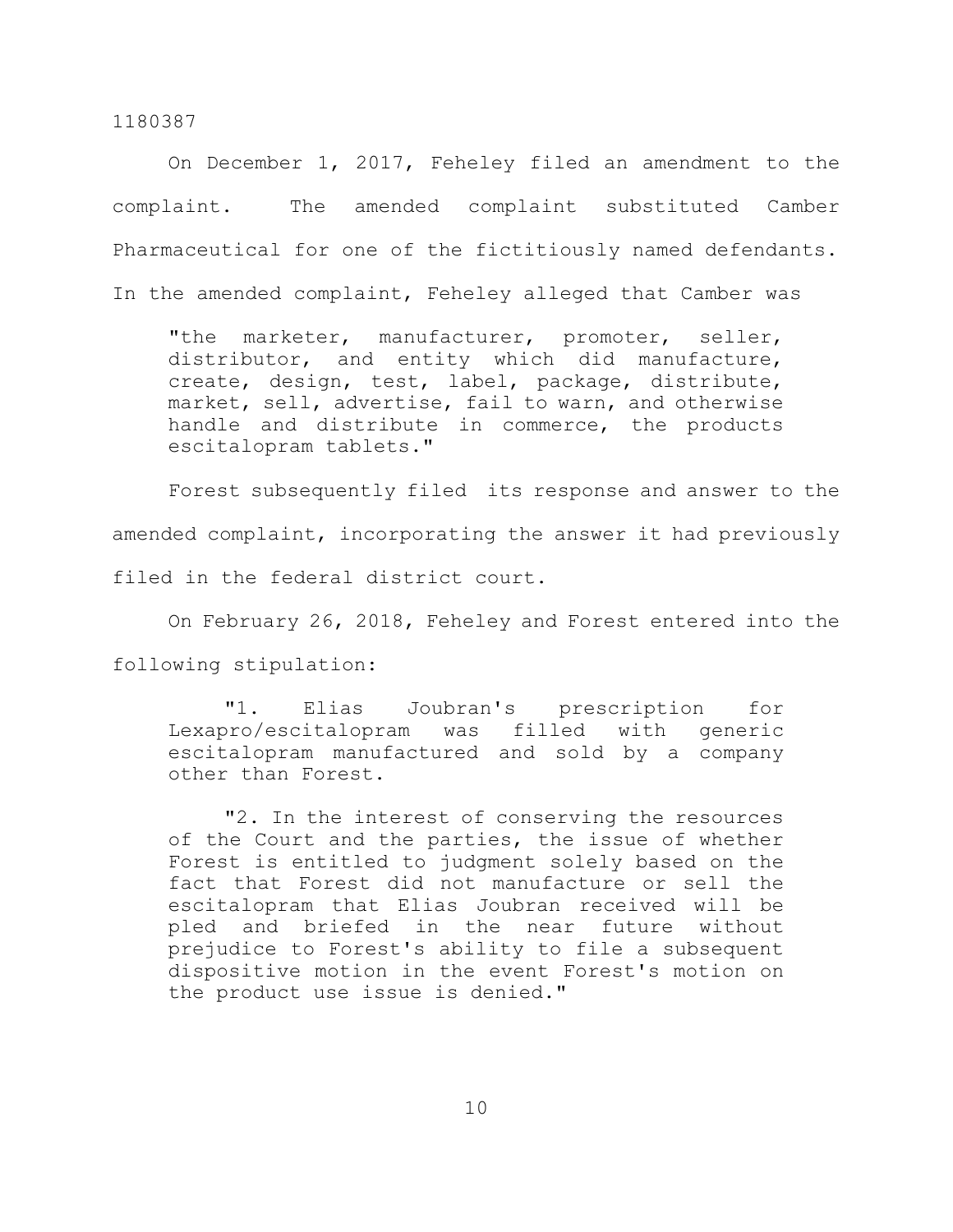On the same day, Forest filed a "Motion for Summary Judgment Based on Lack of Product Use."<sup>4</sup> In that motion, Forest alleged that the injury claimed by Feheley was not caused by a product that was sold or manufactured by Forest. In its memorandum in support of that motion, Forest stated that it markets the brand-name prescription pharmaceutical Lexapro, which is generically known as escitalopram; that escitalopram has been available in generic form for many years; that Feheley and Forest agreed that Forest did not manufacture or sell the escitalopram at issue in this case; and that the prescription at issue in this case was filled with a generic escitalopram that was manufactured and sold by a competitor of Forest's. Forest also asserted that it could not be liable for the alleged injuries caused by another manufacturer's product. It went on to argue:

"For decades, a well-established principle of Alabama tort law has been that for a manufacturer to owe a duty (or have any liability) to a consumer, the manufacturer must have manufactured or sold the product that allegedly caused the consumer harm. As the Alabama Supreme Court explained decades ago:

<sup>&</sup>lt;sup>4</sup>Forest asserted that, although FPI had also been named as a defendant, FPI had not been served.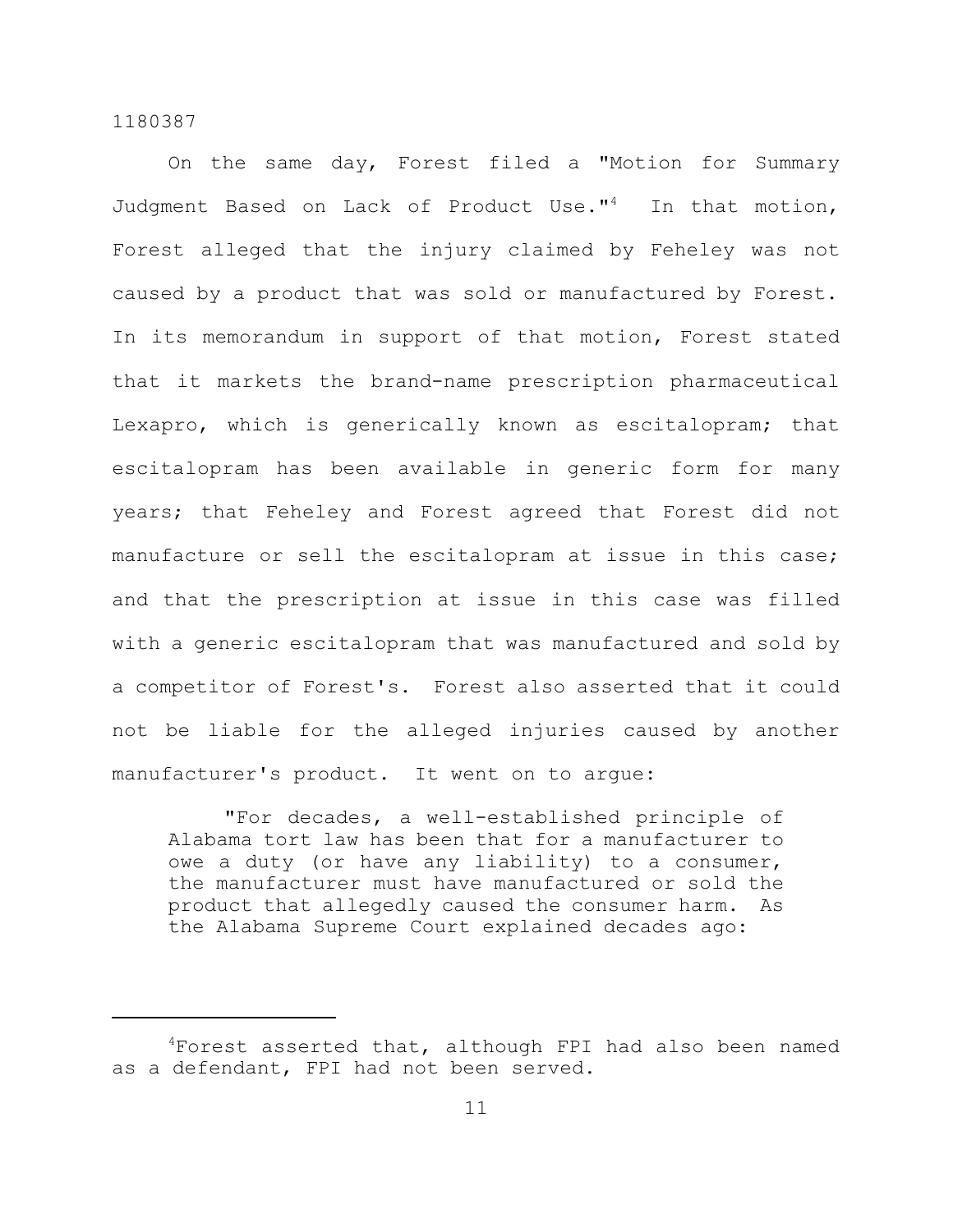"'The breach of duty charges against defendants is the failure to give notice to or warn plaintiffs of the dangerous nature of the vine killer. Do the facts alleged in the complaint show that the defendant, Bertolla, owed a duty to warn plaintiffs? As plaintiffs candidly admit in brief, it is not alleged that plaintiffs purchased the vine killer from Bertolla. It is not alleged that Bertolla ever had possession of or any connection whatsoever with the particular substance which plaintiffs sprayed and which allegedly caused the death of plaintiffs' cattle. The rule, upon which plaintiffs' right to recover is based, imposes the duty on one who, with knowledge of its dangerous quality, manufactures or sells an imminently dangerous article and fails to warn. It is not alleged that Bertolla manufactured the dangerous article. It is not alleged that Bertolla sold it. How, then, did Bertolla owe a duty to warn?'

"See Thompson-Hayward Chemical Co. v. Childress, 169 So. 2d 305, 312 (1964)(emphasis added).

"Federal courts in Alabama understood that to be Alabama law in cases involving prescription medications. See Mosley v. Wyeth, Inc., 719 F. Supp. 2d 1340 (S.D. Ala. 2010) (holding where consumer ingested generic prescription drug product, manufacturer of brand-name drug had no relationship to consumer and owed no duty to consumer). But in August 2014, the Alabama Supreme Court carved out a narrow exception to that well-established principle in the context of prescription medications. See Wyeth, Inc. v. Weeks, 159 So. 3d 649 (2014).

"In Weeks, based on the federal regulatory scheme for prescription medicines and the United States Supreme Court's decision in PLIVA, Inc. v.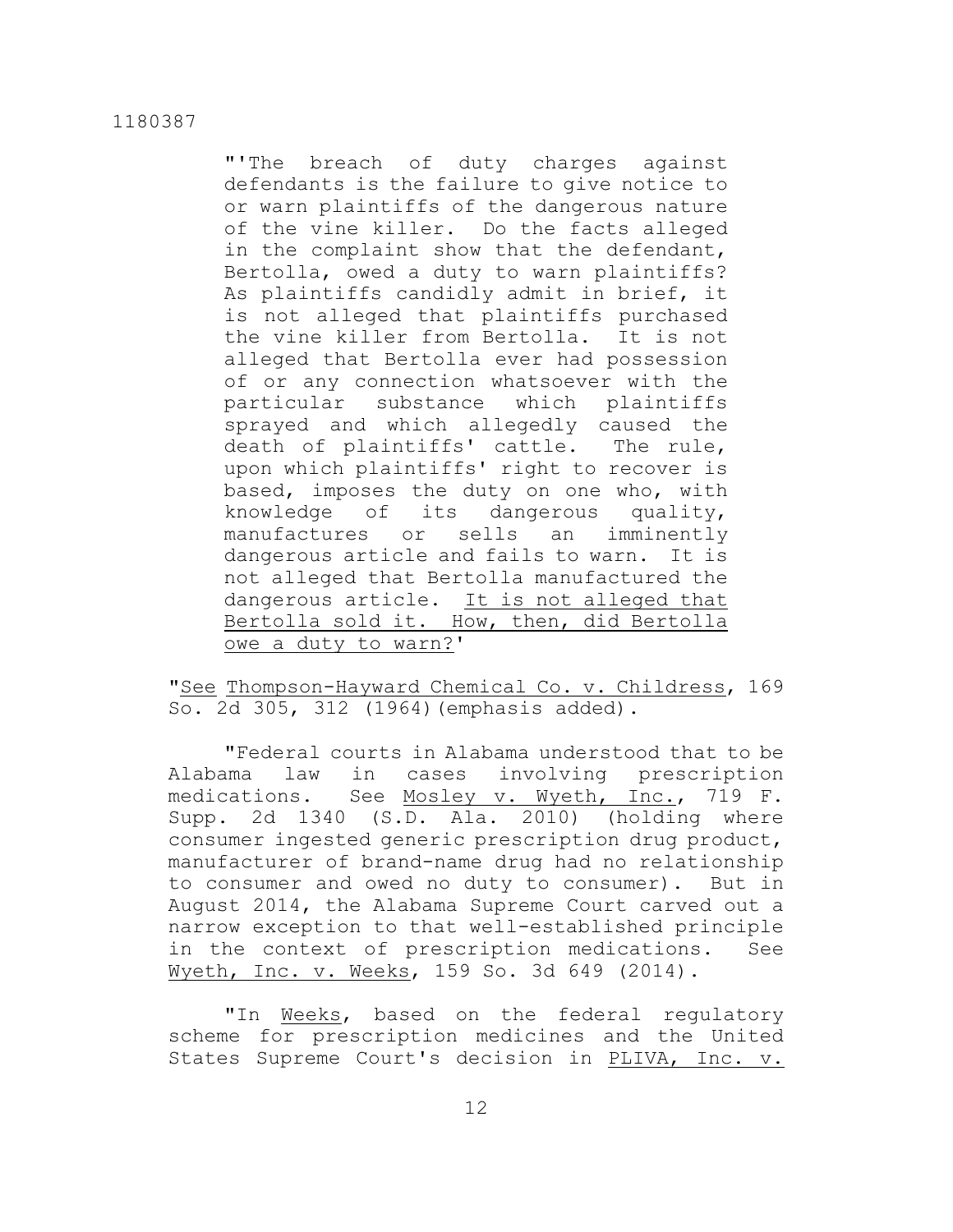Mensing, 564 U.S. 604, 131 S. Ct. 2567 (2011), the Alabama Supreme Court held that a brand-name-drug company may be held liable for fraud or misrepresentation (by misstatement or omission), based on statements it made in connection with the manufacture of a brand-name prescription drug, by a plaintiff claiming physical injury caused by a generic drug manufactured by a different company.

"The Court<sup>[5</sup>] in Weeks stressed the limited scope of its holding:

"'Our answer to this certified question ... is extraordinarily narrow in scope. The posture in which the certified question is asked (assuming a fraud cause of action), the facts of this case, and the impact of strict federal regulation on the prescription-drug industry drastically confine our holding and wholly remove the facts of this case from situations where parties are allegedly being held liable under general products-liability theories for products they did not make. I cannot see our answer to the certified question as in any way speaking to the applicability of Alabama law outside the narrow context created by federal law in this case.'

"Id. at 680.

"The court further noted:

"'Nothing in this opinion suggests that a plaintiff can sue Black & Decker for injuries caused by a power tool manufactured by Skil based on labeling or otherwise. The unique relationship between

<sup>5</sup>The quotation that follows is actually taken from Justice Shaw's special concurrence, not the opinion of the Court.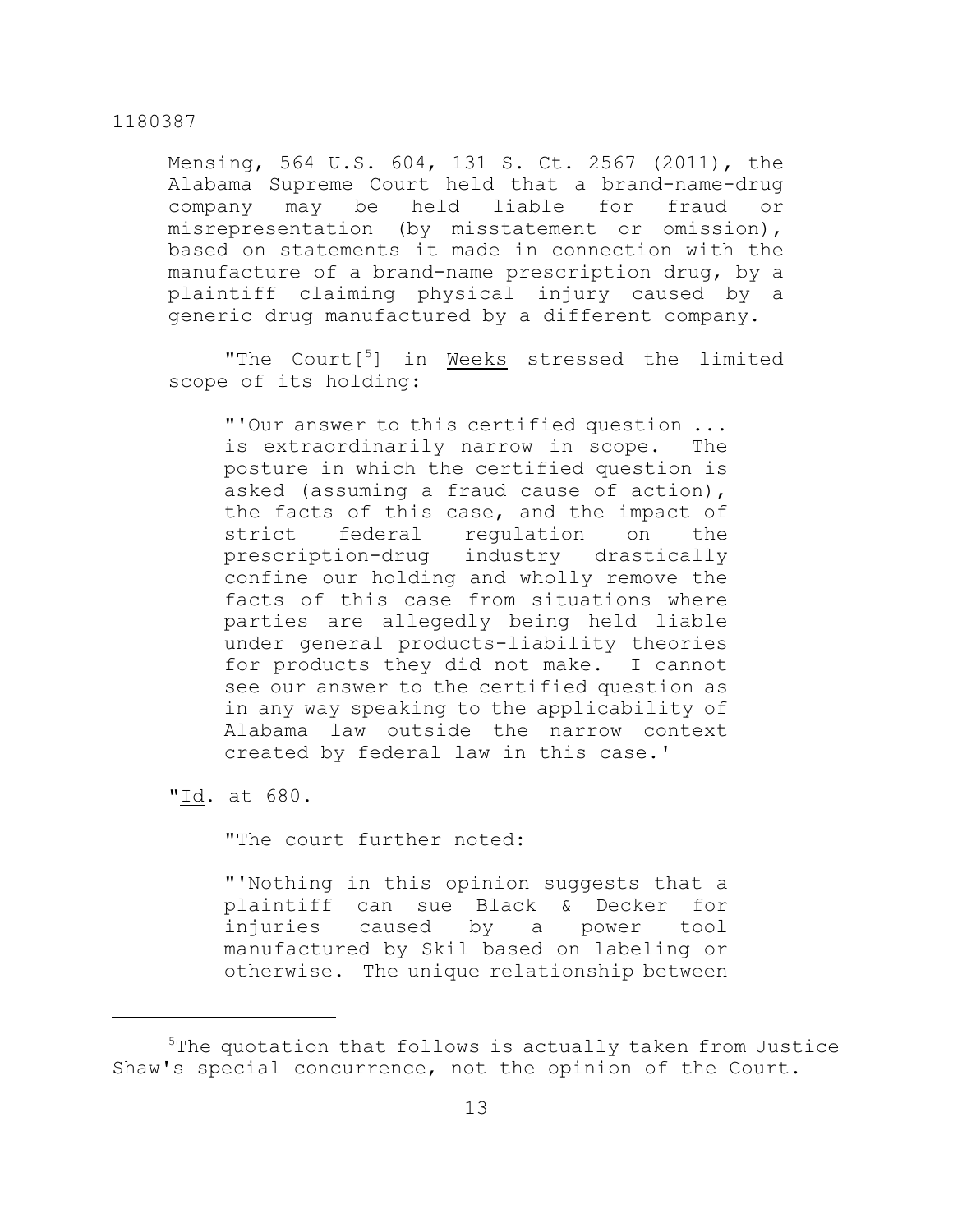brand-name and generic drugs as a result of federal law and [Food and Drug Administration] regulations, combined with the learned-intermediary doctrine and the fact that representations regarding prescription drugs are made not to the plaintiff but to a third party, create the sui generis context in which we find prescription medication.'

"Id. at 677.

"Justice Murdock's dissent in Weeks noted that the majority's decision ran contrary to a 'mountain of authority' and 'overwhelming national consensus.' Id. at 702-706. The Alabama legislature agreed with Justice Murdock and acted swiftly to abrogate Weeks.

"It quickly passed Alabama Code 1975[,] § 6-5-530, which became effective November 1, 2015. The statute provides, in pertinent part:

"'(a) In any civil action for personal injury, death, or property damage caused by a product, regardless of the type of claims alleged or the theory of liability asserted, the plaintiff must prove, among other elements, that the defendant designed, manufactured, sold, or leased the particular product the use of which is alleged to have caused the injury on which the claim is based, and not a similar or equivalent product. Designers, manufacturers, sellers, or lessors of products not identified as having been used, ingested, or encountered by an allegedly injured party may not be held liable for any alleged injury.' (Emphasis added.)

"[Section 6-5-530] is dispositive in this case. It is undisputed that Forest did not manufacture or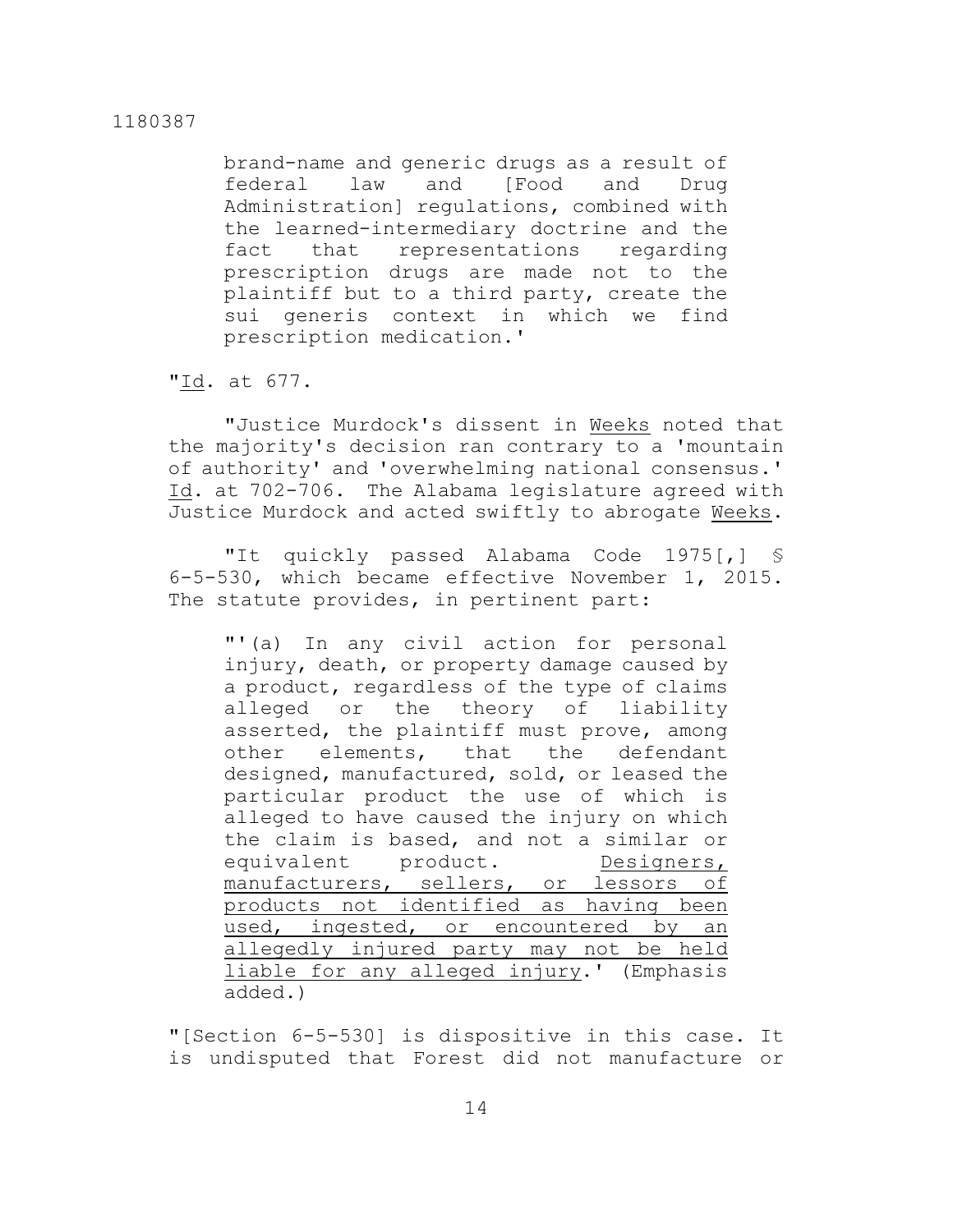sell the product plaintiff alleges caused the harm. Forest therefore is entitled to judgment as a matter of law."

(Footnotes omitted.)

Feheley filed a response in opposition to Forest's motion for a summary judgment. In his response, Feheley argued that § 6-5-530, Ala. Code 1975, did not abrogate this Court's decision in Wyeth, Inc. v. Weeks, 159 So. 3d 649 (2014), and that, if it did, § 6-5-530 "would be unconstitutional as to the claims made in the case now before the Court."

On June 6, 2018, Forest filed a reply to Feheley's response. On June 29, 2018, Forest filed a reply memorandum in support of its motion for a summary judgment. Forest attached affidavits from two Alabama legislators to support its assertion that Senate Bill 80 ("S.B. 80"), which was introduced during the 2015 Regular Session of the Alabama Legislature and was subsequently enacted and then codified as § 6-5-530, was a direct result of this Court's decision in Weeks. Feheley filed a motion to strike those affidavits, which the trial court granted.

On August 13, 2018, Feheley filed his response to Forest's June 29, 2018, memorandum. In that response, Feheley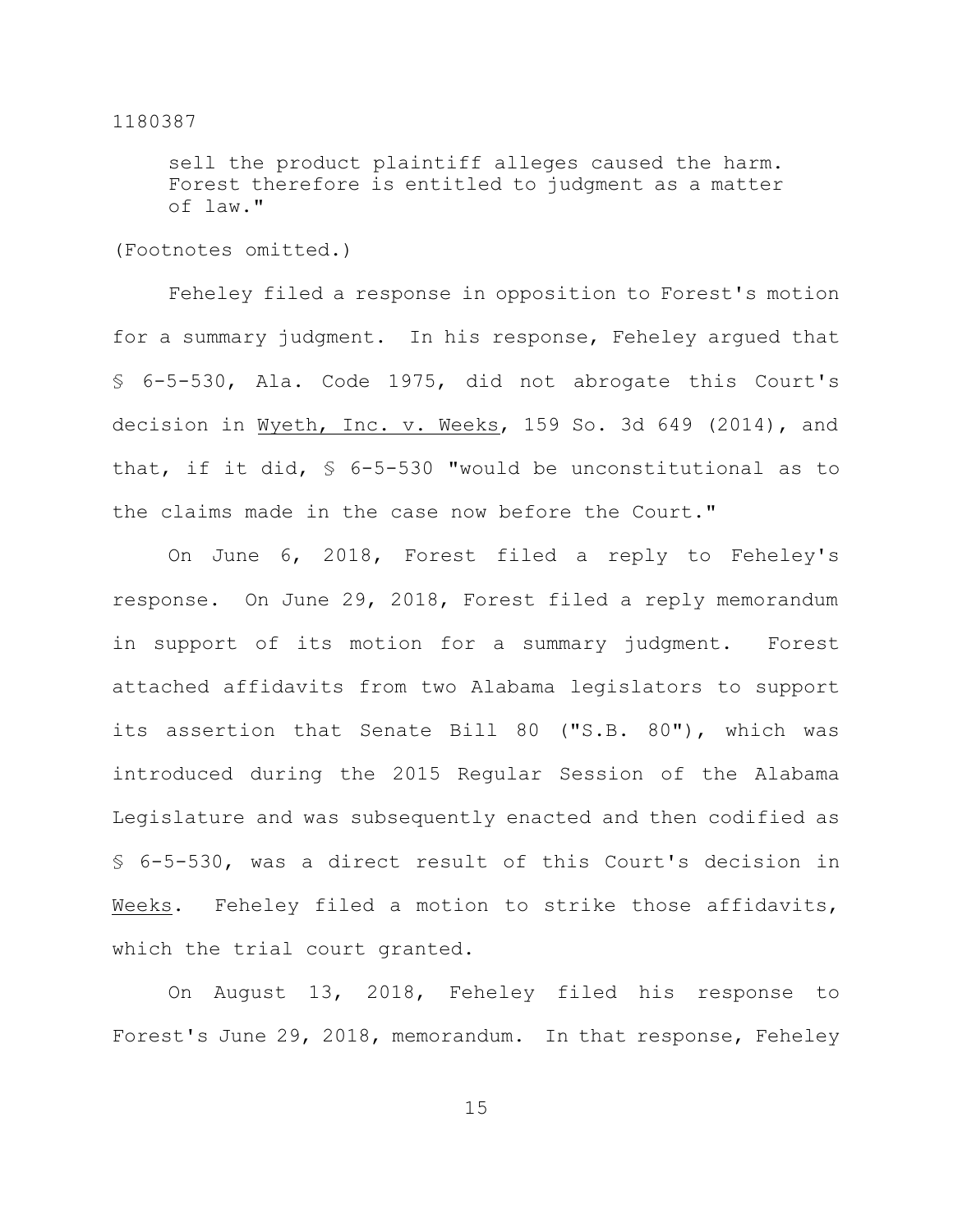asserted that discovery should be allowed for a factual development of the statutory and, if necessary, constitutional issues.

On February 8, 2019, the trial court entered the following order denying Forest's motion for a summary judgment:

"[A motion for s]ummary judgment was filed by Defendant Forest Pharmaceuticals in the above-styled matter on the limited issue of whether under current Alabama law a pharmaceutical manufacturer can be liable for a product it did not manufacture. After considering the testimony and the filings and giving deference to the non-moving party, this Court denies summary judgment on this issue. ...

"Based on the conflict between Alabama Code 1975, § 6-5-530, and Wyeth, Inc. v. Weeks, 159 So. 3d 649 (Ala 2014), this interlocutory order involves a controlling question of law as to which there is a substantial ground for difference of opinion that an immediate appeal from the order would materially advance the ultimate termination of the litigation, and the appeal would avoid protracted and expensive litigation. The controlling question is whether Alabama Code 1975, § 6-5-530, abrogated the Weeks decision and whether under current Alabama law a pharmaceutical manufacturer can have liability for a product it did not manufacture."

Subsequently, Forest filed a petition for permission to appeal in this Court, which this Court granted.

## Discussion

With regard to permissive appeals, this Court has stated: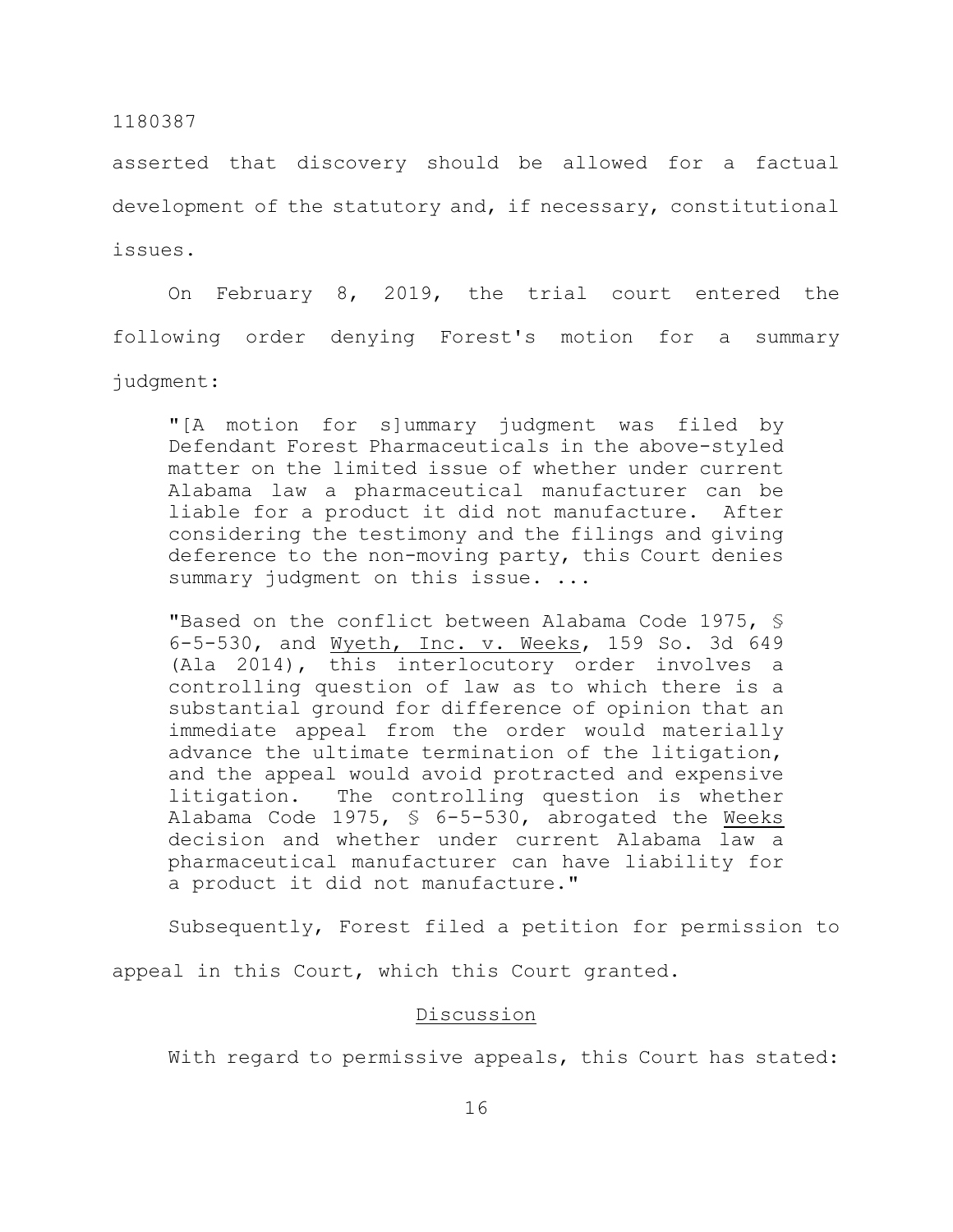"In the petition for a permissive appeal, the party seeking to appeal must include a certification by the trial court that the interlocutory order involves a controlling question of law, and the trial court must include in the certification a statement of the controlling question of law. Rule 5(a), Ala. R. App. P. In conducting our de novo review of the question presented on a permissive appeal, 'this Court will not expand its review ... beyond the question of law stated by the trial court. Any such expansion would usurp the responsibility entrusted to the trial court by Rule 5(a).' BE&K, Inc. v. Baker, 875 So. 2d 1185, 1189  $(A la. 2003) . . . . ''$ 

Alabama Powersport Auction, LLC v. Wiese, 143 So. 3d 713, 716

(Ala. 2013).

In this case, the trial court certified the following question for permissive appeal:

"The controlling question is whether Alabama Code 1975, § 6-5-530, abrogated the Weeks decision and whether under current Alabama law a pharmaceutical manufacturer can have liability for a product it did not manufacture."

On appeal, Forest argues that  $\frac{1}{5}$  6-5-530 abrogated this Court's decision in Weeks and that, under current Alabama law, a pharmaceutical manufacturer cannot be held liable for a product it did not manufacture. Thus, it argues that it is entitled to a judgment as to all the claims against it. This case presents a pure question of law. This Court has held that, "'"[o]n appeal, the ruling on a question of law carries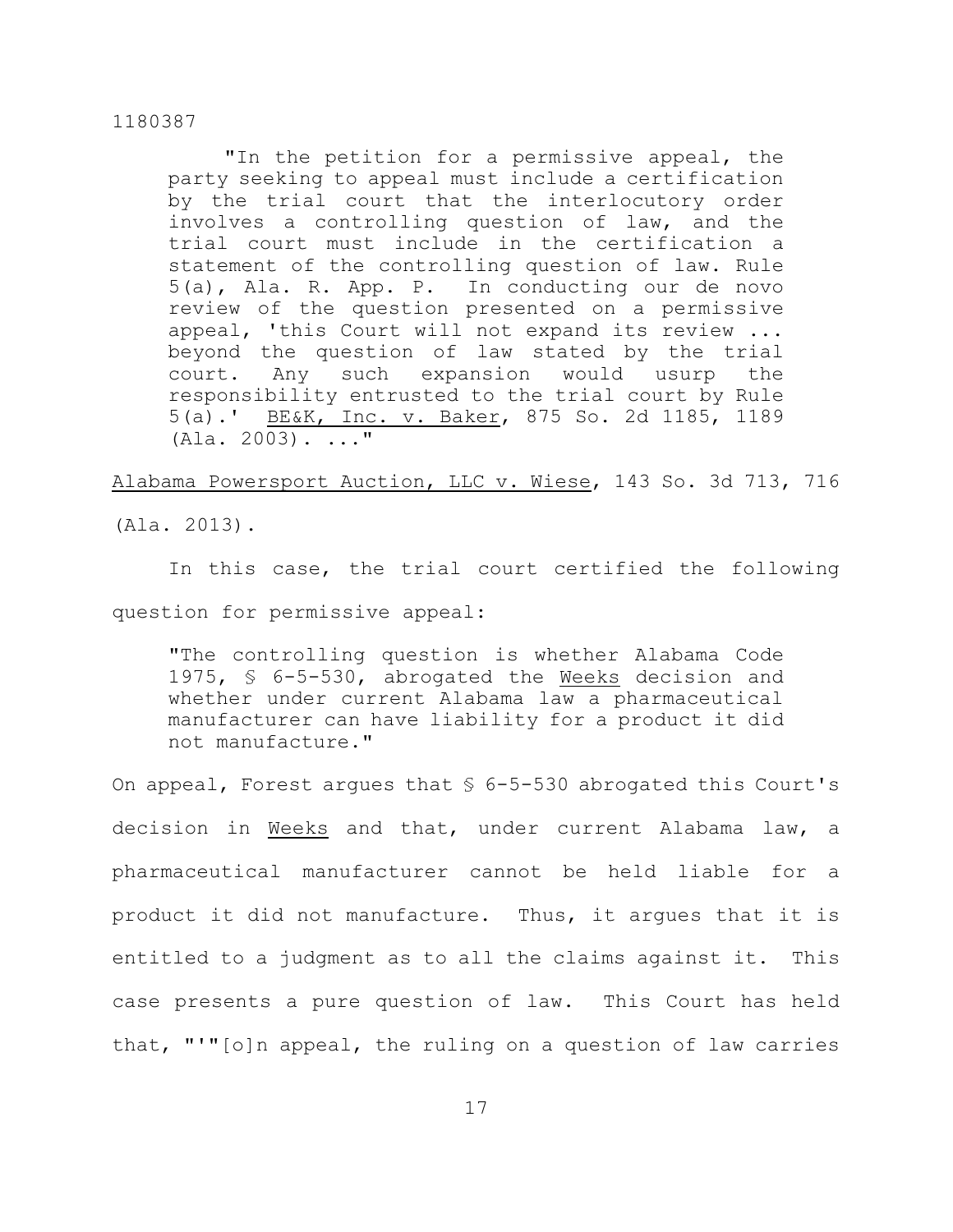no presumption of correctness, and this Court's review is de novo."' Rogers Found. Repair, Inc. v. Powell, 748 So. 2d 869, 871 (Ala. 1999) (quoting Ex parte Graham, 702 So. 2d 1215, 1221 (Ala. 1997))." City of Prattville v. Corley, 892 So. 2d 845, 847 (Ala. 2003).

In answering the trial court's question, we are guided by the following principles of statutory construction:

"'In determining the meaning of a statute, this Court looks to the plain meaning of the words as written by the legislature.' DeKalb County LP Gas Co. v. Suburban Gas, Inc., 729 So. 2d 270, 275 (Ala. 1998).

"'"Words used in a statute must be given their natural, plain, ordinary, and commonly understood meaning, and where plain language is used a court is bound to interpret that language to mean exactly what it says. If the language of the statute is unambiguous, then there is no room for judicial construction and the clearly expressed intent of the legislature must be given effect."'

"Blue Cross & Blue Shield of Alabama, Inc. v. Nielsen, 714 So. 2d 293, 296 (Ala. 1998) (quoting IMED Corp. v. Systems Eng'g Assocs. Corp., 602 So. 2d 344, 346 (Ala. 1992))."

City of Prattville v. Corley, 892 So. 2d at 848.

"In Archer v. Estate of Archer, 45 So. 3d 1259, 1263 (Ala. 2010), this Court described its responsibilities when construing a statute: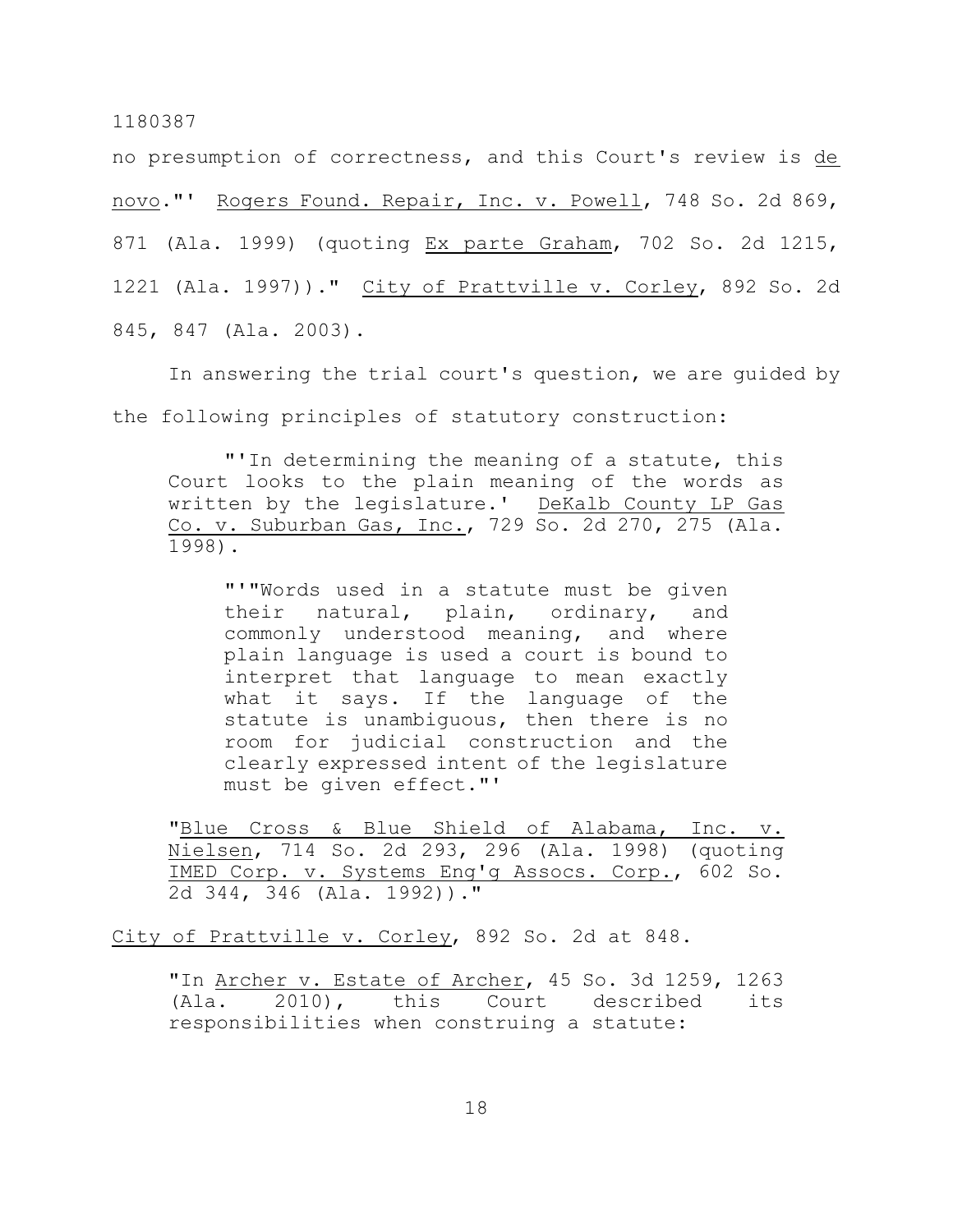"'"'[I]t is this Court's responsibility in a case involving statutory construction to give effect to the legislature's intent in enacting a statute when that intent is manifested in the wording of the statute. ... "'"'[I]f the language of the statute is unambiguous, then there is no room for judicial construction and the clearly expressed intent of the legislature must be given effect.'"'" ... In determining the intent of the legislature, we must examine the statute as a whole and, if possible, give effect to each section.'

"'"Ex parte Exxon Mobil Corp., 926 So. 2d 303, 309 (Ala. 2005). Further,

> "'"'when determining legislative intent from the language used in a statute, a court may explain the language, but it may not detract from or add to the statute. ... When the language is clear, there is no room for judicial construction. ...'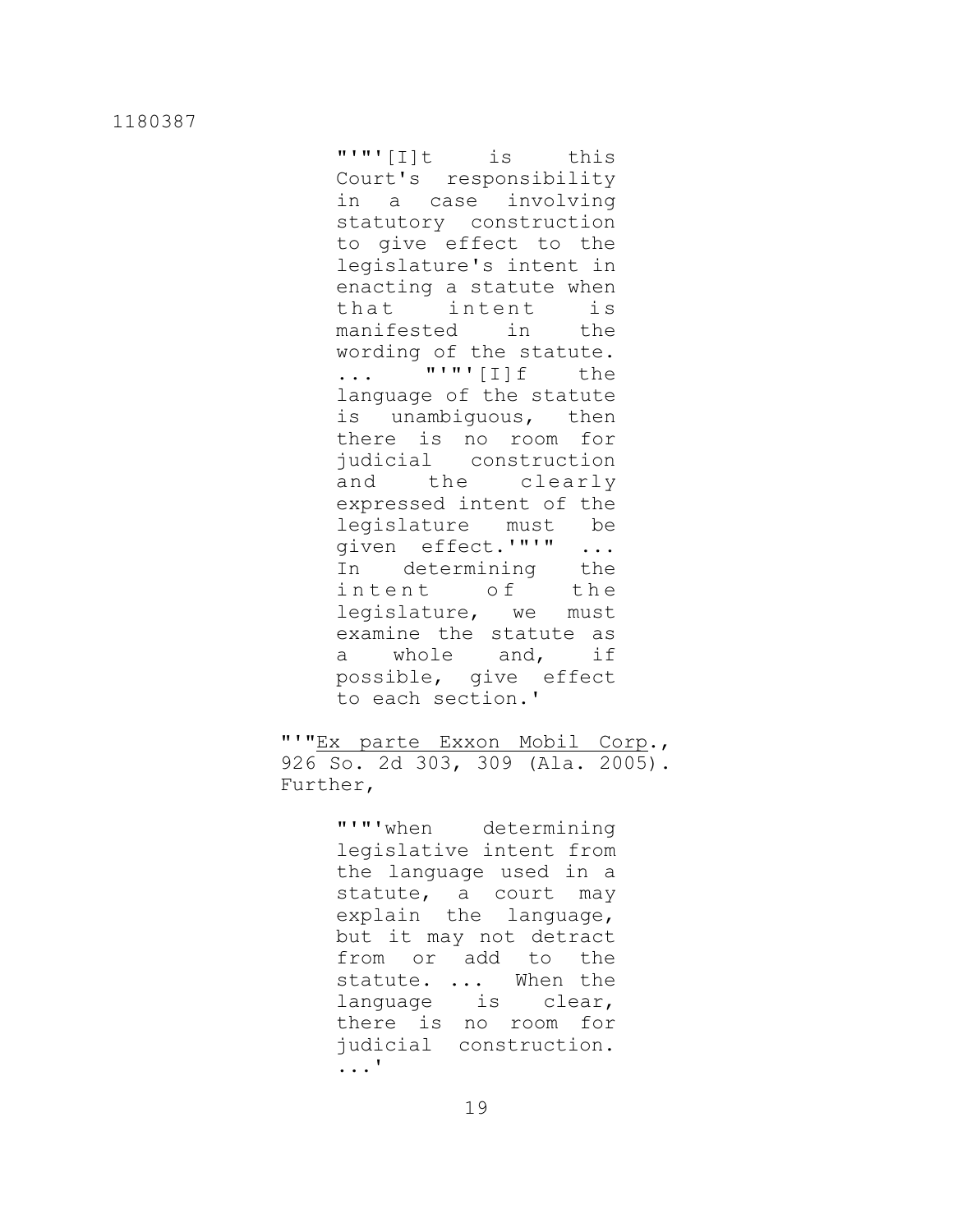|  |                         | "'"Water Works & Sewer Bd. of |  |
|--|-------------------------|-------------------------------|--|
|  |                         | Selma v. Randolph, 833 So. 2d |  |
|  | 604, 607 (Ala. 2002)."' |                               |  |

"(Quoting Ex parte Birmingham Bd. of Educ., 45 So. 3d 764, 767 (Ala. 2009).) Similarly, in Lambert v. Wilcox County Commission, 623 So. 2d 727, 729 (Ala. 1993), the Court stated:

> "'"The fundamental rule of statutory construction is that this Court is to ascertain and effectuate the legislative intent as expressed in the statute. ... In this ascertainment, we must look to the entire Act instead of isolated phrases or clauses ... and words are given their plain and usual meaning. ... Moreover, just as statutes dealing with the same subject are in pari materia and should be construed together, ... parts of the same statute are in pari materia and each part is entitled to equal weight."'

"(Quoting Darks Dairy, Inc. v. Alabama Dairy Comm'n, 367 So. 2d 1378, 1380-81 (Ala. 1979).)"

First Union Nat'l Bank of Florida v. Lee Cty. Comm'n, 75 So. 3d 105, 111-12 (Ala. 2011).

This Court released its original decision in Weeks on January 11, 2013. On August 15, 2014, on application for rehearing, this Court withdrew that opinion and substituted another opinion. In Weeks, Danny and Vicki Weeks sued five current and former drug manufacturers in the United States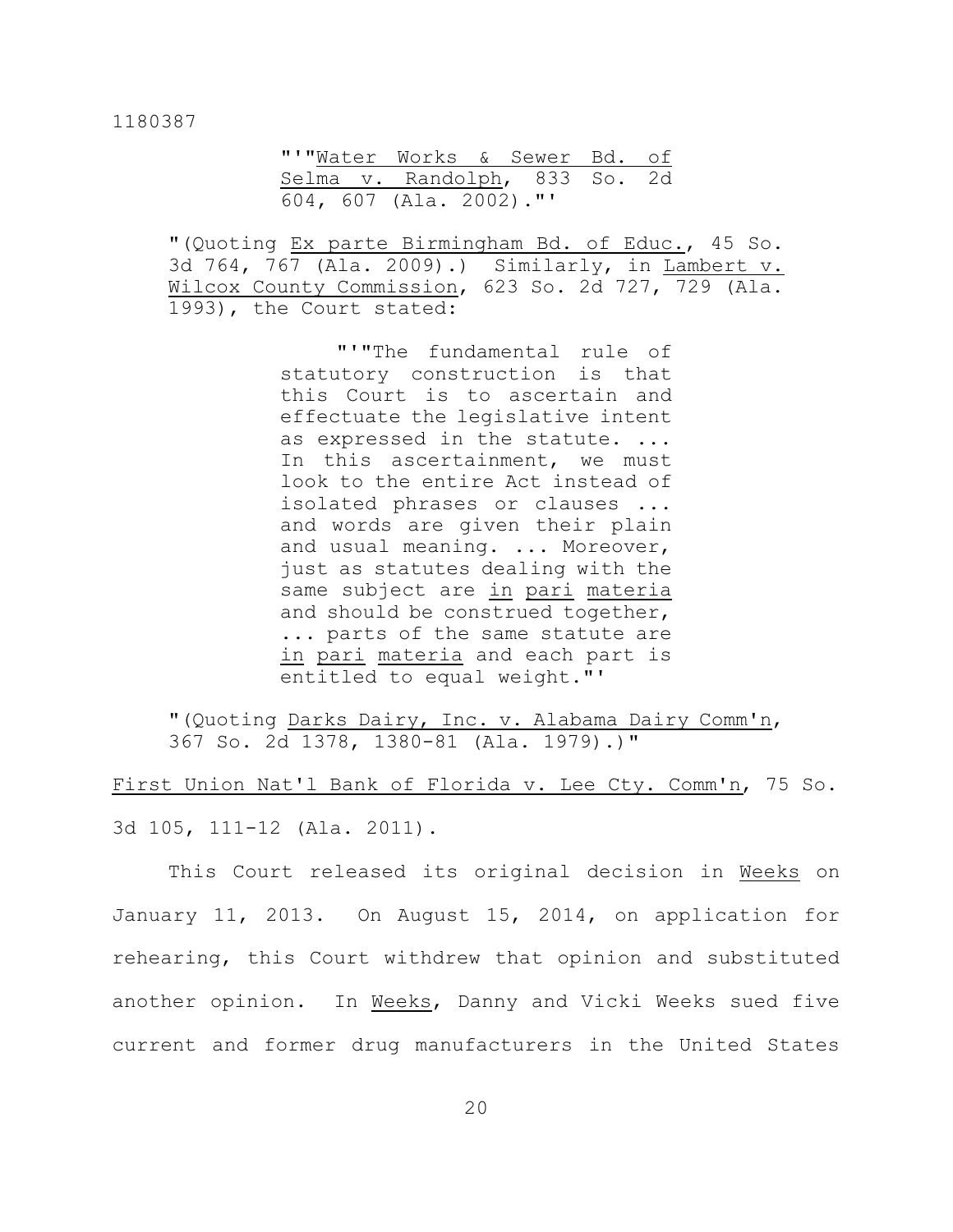District Court for the Middle District of Alabama, Southern Division ("the federal court"), for injuries Danny allegedly suffered as a result of his long-term use of metoclopramide, the generic from of the brand-name drug Reglan. The Weekses conceded that Danny did not ingest any Reglan that had been manufactured by the three brand-name defendants  $-$ - Wyeth, Inc., Pfizer, Inc., and Schwarz Pharma, Inc. However,

"'[t]he Weekses nonetheless assert[ed] that the brand-name defendants [were] liable for Mr. Weeks's harm on fraud, misrepresentation, and/or suppression theories because they at different times manufactured or sold brand-name Reglan® and purportedly either misrepresented or failed adequately to warn Mr. Weeks or his physician about the risks of using Reglan® long-term.'"

159 So. 3d at 653 (quoting federal district court's certification). The brand-name defendants moved to dismiss the claims against them, arguing that the Weekses' claims were, in fact, product-liability claims that were barred "'for failure of "product identification"'" and that they did not have any duty to warn about the risks associated with the ingestion of their competitors' generic products. The federal court granted the brand-name defendants' motion in part and denied it in part. The federal court held that the Weekses might be able to state a claim under Alabama law if they could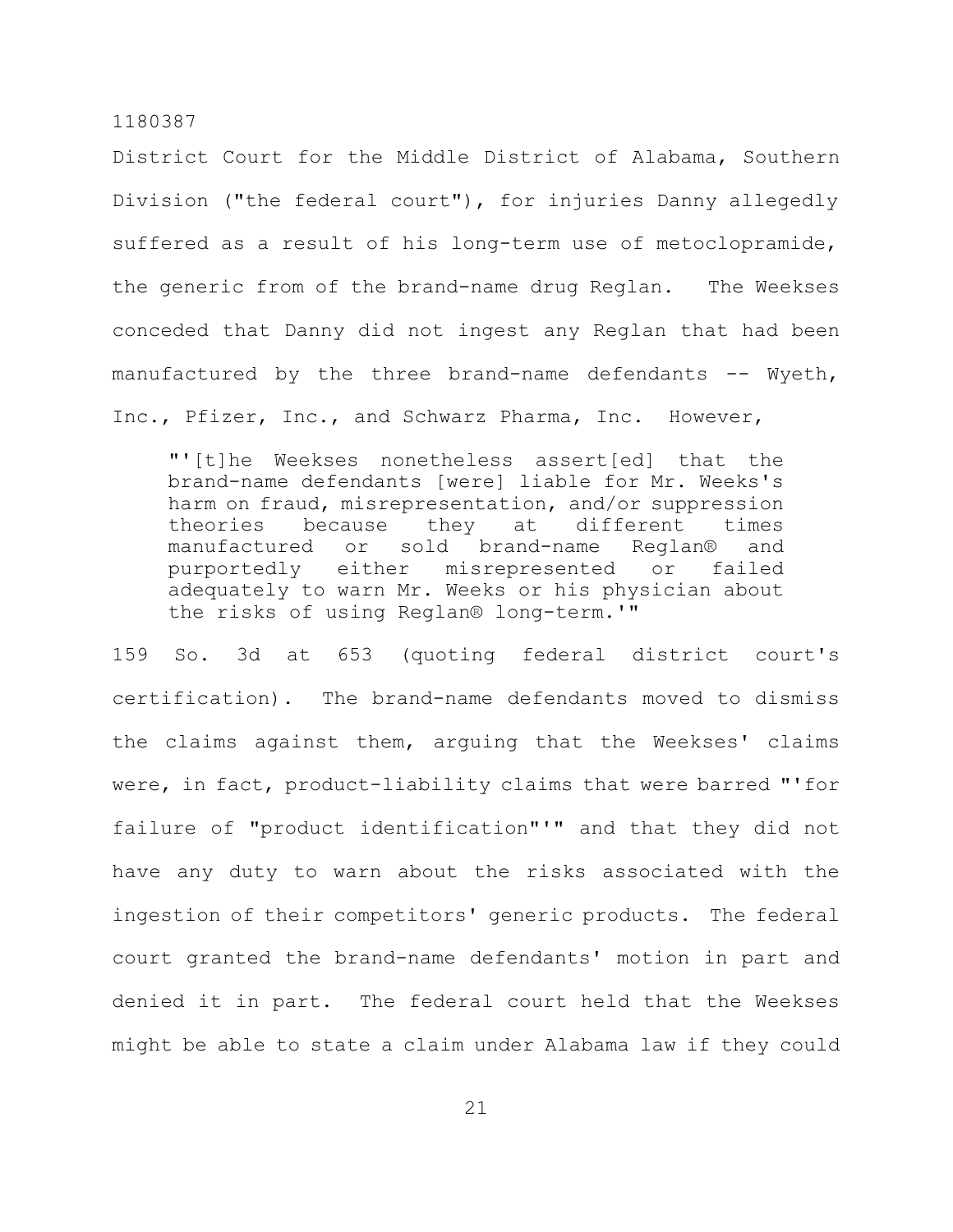prove that the brand-name defendants had a duty to warn Danny's physician about the risks associated with the longterm use of Reglan and that the Weekses, as third parties, had a right to enforce an alleged breach of that duty. The federal court certified the following question to this Court:

> "'Under Alabama law, may a drug company be held liable for fraud or misrepresentation (by misstatement or omission), based on statements it made in connection with the manufacture or distribution of a brand-name drug, by a plaintiff claiming physical injury from a generic drug manufactured and distributed by a different company?'"

159 So. 3d at 653. In answering that certified question, this Court stated:

"We answer the certified question as follows: Under Alabama law, a brand-name-drug company may be held liable for fraud or misrepresentation (by misstatement or omission), based on statements it made in connection with the manufacture of a brand-name prescription drug, by a plaintiff claiming physical injury caused by a generic drug manufactured by a different company. Prescription drugs, unlike other consumer products, are highly regulated by the FDA [Food and Drug Administration]. Before a prescription drug may be sold to a consumer, a physician or other qualified health-care provider must write a prescription. The United States Supreme Court in Wyeth v. Levine[, 555 U.S. 555 (2009),] recognized that Congress did not preempt common-law tort suits, and it appears that the FDA traditionally regarded state law as a complementary form of drug regulation: The FDA has limited resources to monitor the approximately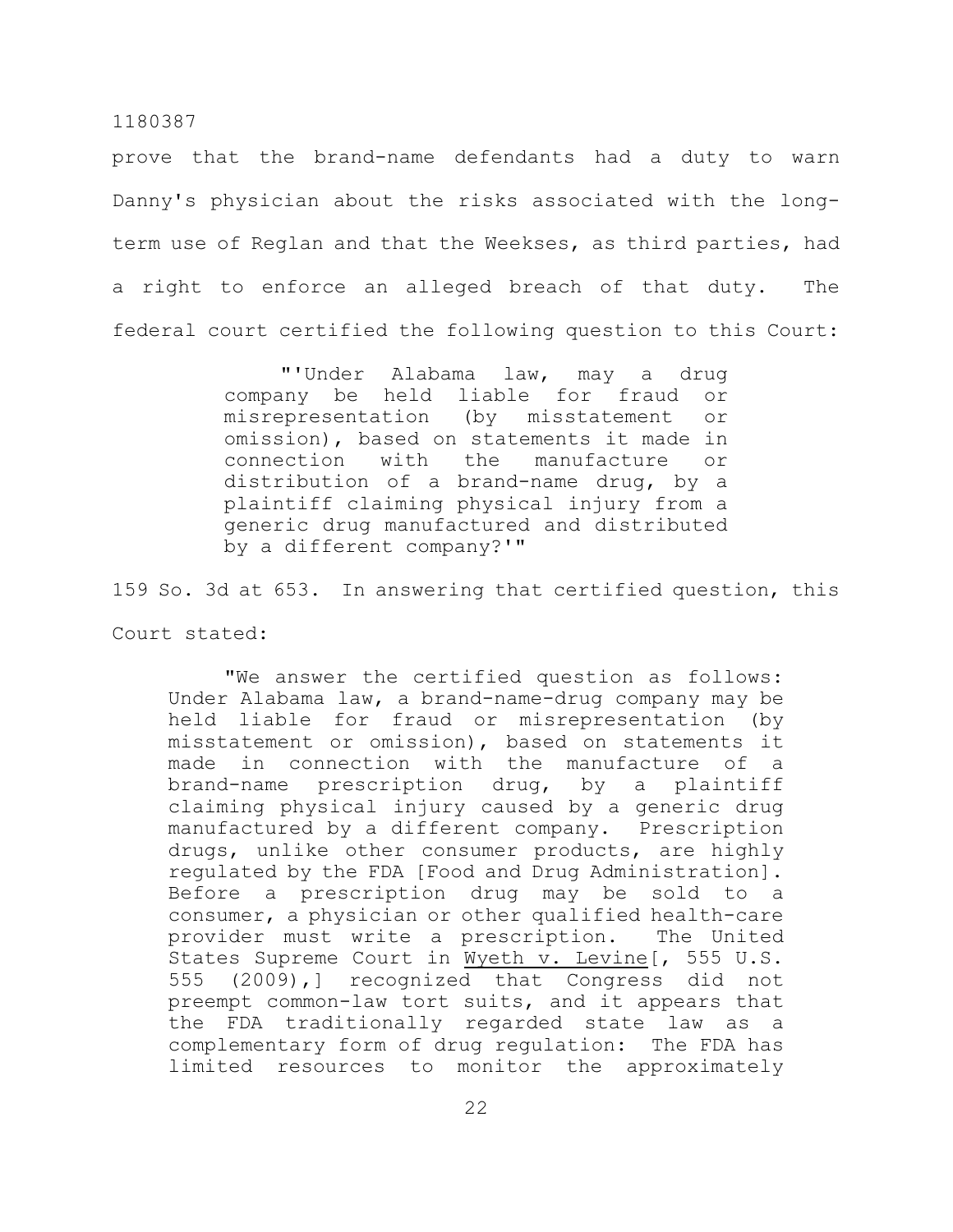11,000 drugs on the market, and manufacturers have superior access to information about their drugs, especially in the postmarketing phase as new risks emerge; state-law tort suits uncover unknown drug hazards and provide incentives for drug manufacturers to disclose safety risks promptly and serve a distinct compensatory function that may motivate injured persons to come forward with information. Wyeth v. Levine, 555 U.S. at 578–79.

"FDA regulations require that a generic manufacturer's labeling for a prescription drug be exactly the same as the brand-name manufacturer's labeling. The Supreme Court in PLIVA[, Inc. v. Mensing, 564 U.S. 604 (2011),] held that it would have been impossible for the generic manufacturers to change their warning labels without violating the federal requirement that the warning on a generic drug must match the warning on the brand-name version, preempting failure-to-warn claims against generic manufacturers.

"In the context of inadequate warnings by the brand-name manufacturer placed on a prescription drug manufactured by a generic manufacturer, it is not fundamentally unfair to hold the brand-name manufacturer liable for warnings on a product it did not produce because the manufacturing process is irrelevant to misrepresentation theories based, not on manufacturing defects in the product itself, but on information and warning deficiencies, when those alleged misrepresentations were drafted by the brand-name manufacturer and merely repeated, as allowed by the FDA, by the generic manufacturer.

"In answering the question of law presented to us by the federal court, we emphasize the following: We are not turning products-liability law (or tort law for that matter) on its head, nor are we creating a new tort of 'innovator liability' as has been suggested. Instead, we are answering a question of law involving a product that, unlike any other product on the market, has unprecedented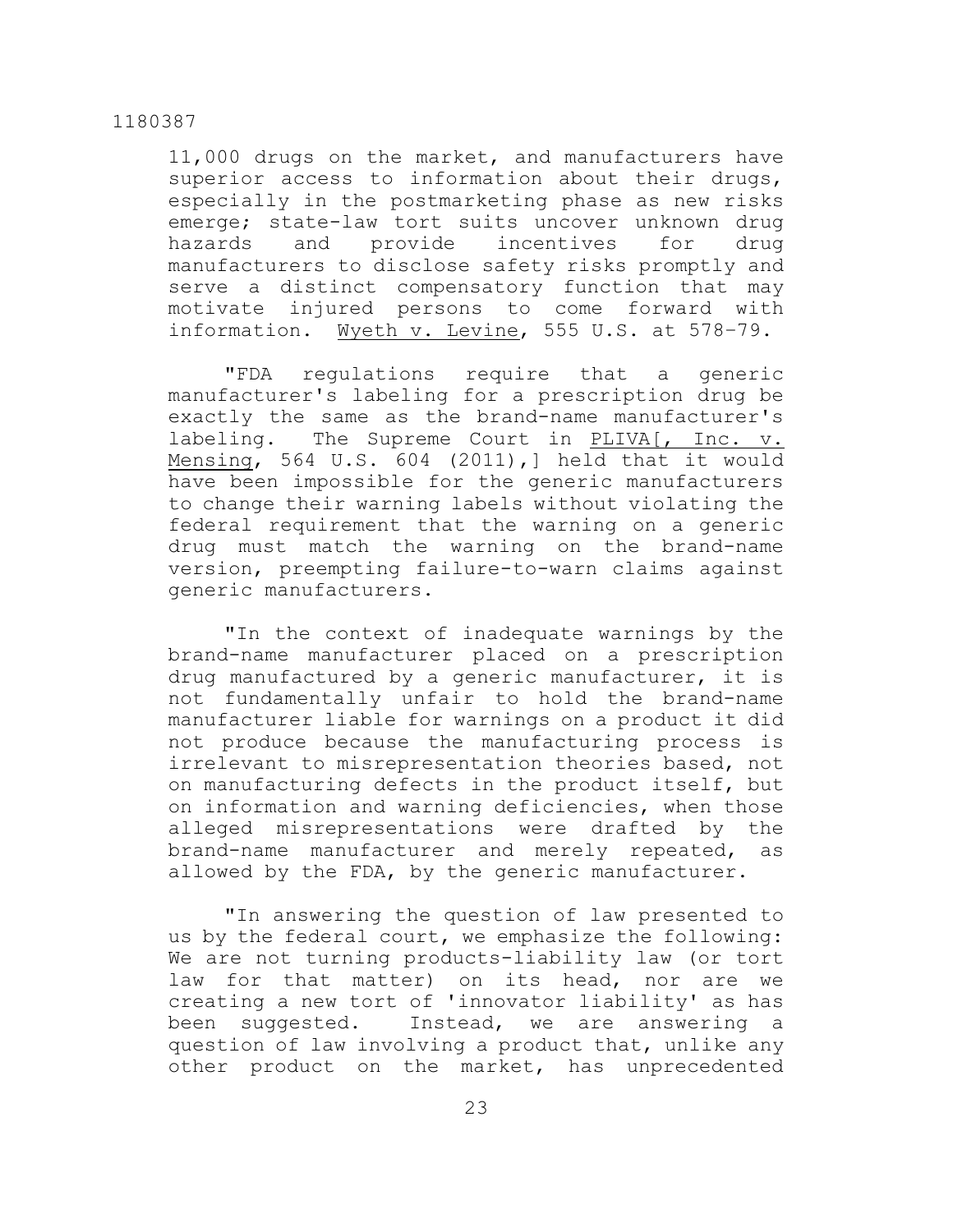federal regulation. Nothing in this opinion suggests that a plaintiff can sue Black & Decker for injuries caused by a power tool manufactured by Skil based on labeling or otherwise. The unique relationship between brand-name and generic drugs as a result of federal law and FDA regulations, combined with the learned-intermediary doctrine and the fact that representations regarding prescription drugs are made not to the plaintiff but to a third party, create the sui generis context in which we find prescription medication. Again, the fraud or misrepresentation claim that may be brought under Alabama law against a drug manufacturer based on statements it made in connection with the manufacture of a brand-name prescription drug by a plaintiff claiming physical injury caused by a generic drug manufactured by a different company is premised upon liability not as a result of a defect in the product itself but as a result of statements made by the brand-name manufacturer that Congress, through the FDA, has mandated be the same on the generic version of the brand-name drug."

Weeks, 159 So. 3d at 676–77.

S.B. 80 was introduced in March 2015. After passing the Senate and the House, it was assigned Act No. 2015-106. Act No. 2015-106 was approved by the Governor on May 1, 2015. Section 4 of Act No. 2015-106 provides:

"This act shall become effective six months following its passage and approval by the Governor, or its otherwise becoming law, and shall apply to civil actions filed thereafter."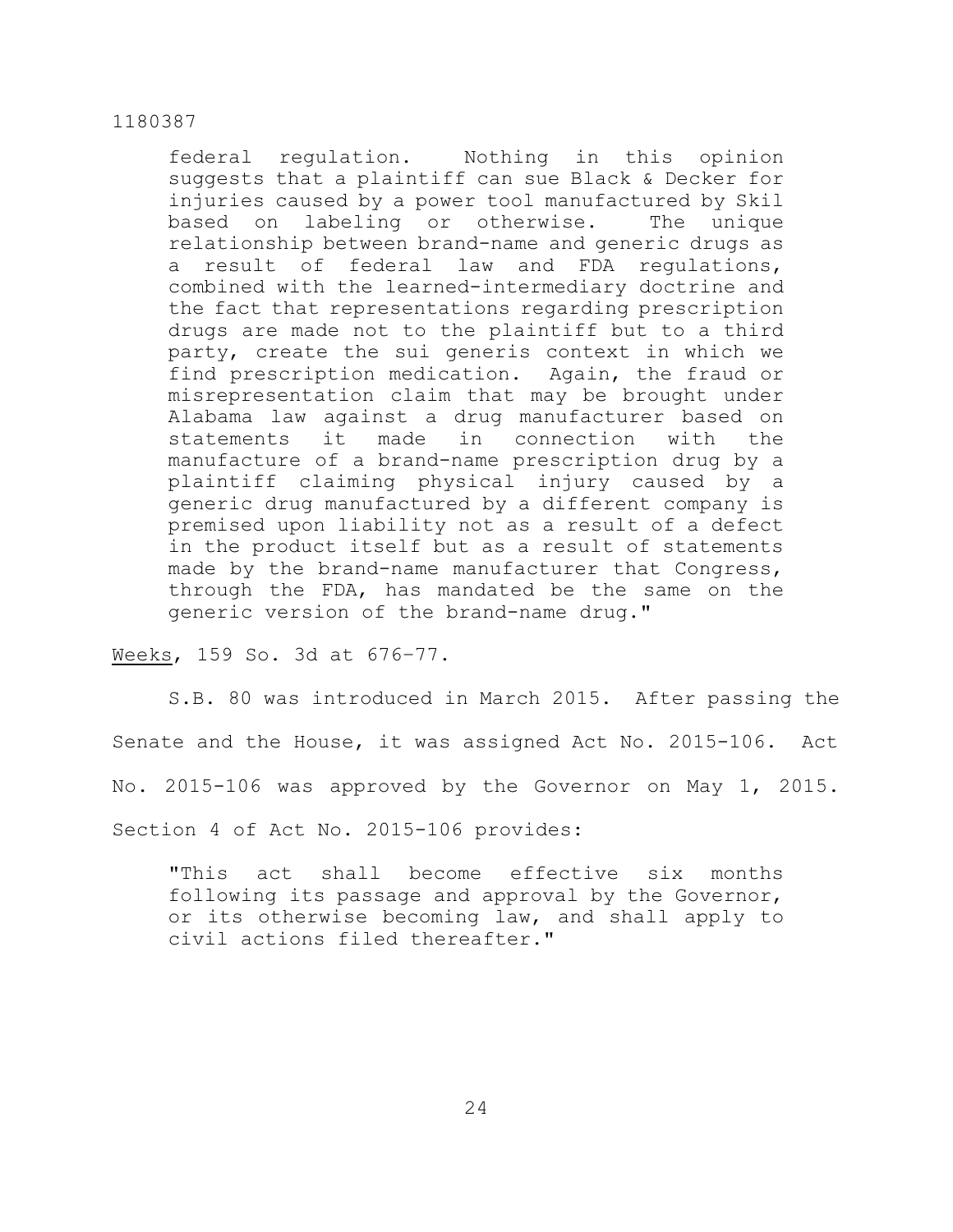Act No. 2015-106 was codified as § 6-5-530, Ala. Code 1975, and became effective on November 1, 2015. Section 6-5-530(a) provides:

"In any civil action for personal injury, death, or property damage caused by a product, regardless of the type of claims alleged or the theory of liability asserted, the plaintiff must prove, among other elements, that the defendant designed, manufactured, sold, or leased the particular product the use of which is alleged to have caused the injury on which the claim is based, and not a similar or equivalent product. Designers, manufacturers, sellers, or lessors of products not identified as having been used, ingested, or encountered by an allegedly injured party may not be held liable for any alleged injury. A person, firm, corporation, association, partnership, or other legal or business entity whose design is copied or otherwise used by a manufacturer without the designer's express authorization is not subject to liability for personal injury, death, or property damage caused by the manufacturer's product, even if use of the design is foreseeable."

This Court has stated:

"'[T]he Legislature is presumed to be aware of existing law and judicial interpretation when it adopts a statute, ' Carson v. City of Prichard, 709 So. 2d 1199, 1206 (Ala. 1998), and 'we presume "that the legislature does not intend to make any alteration in the law beyond what it explicitly declares."' Ware v. Timmons, 954 So. 2d 545, 556 (Ala. 2006)(quoting Duncan v. Rudulph, 245 Ala. 175, 176, 16 So. 2d 313, 314 (1944))."

Grimes v. Alfa Mut. Ins. Co., 227 So. 3d 475, 489 (Ala. 2017).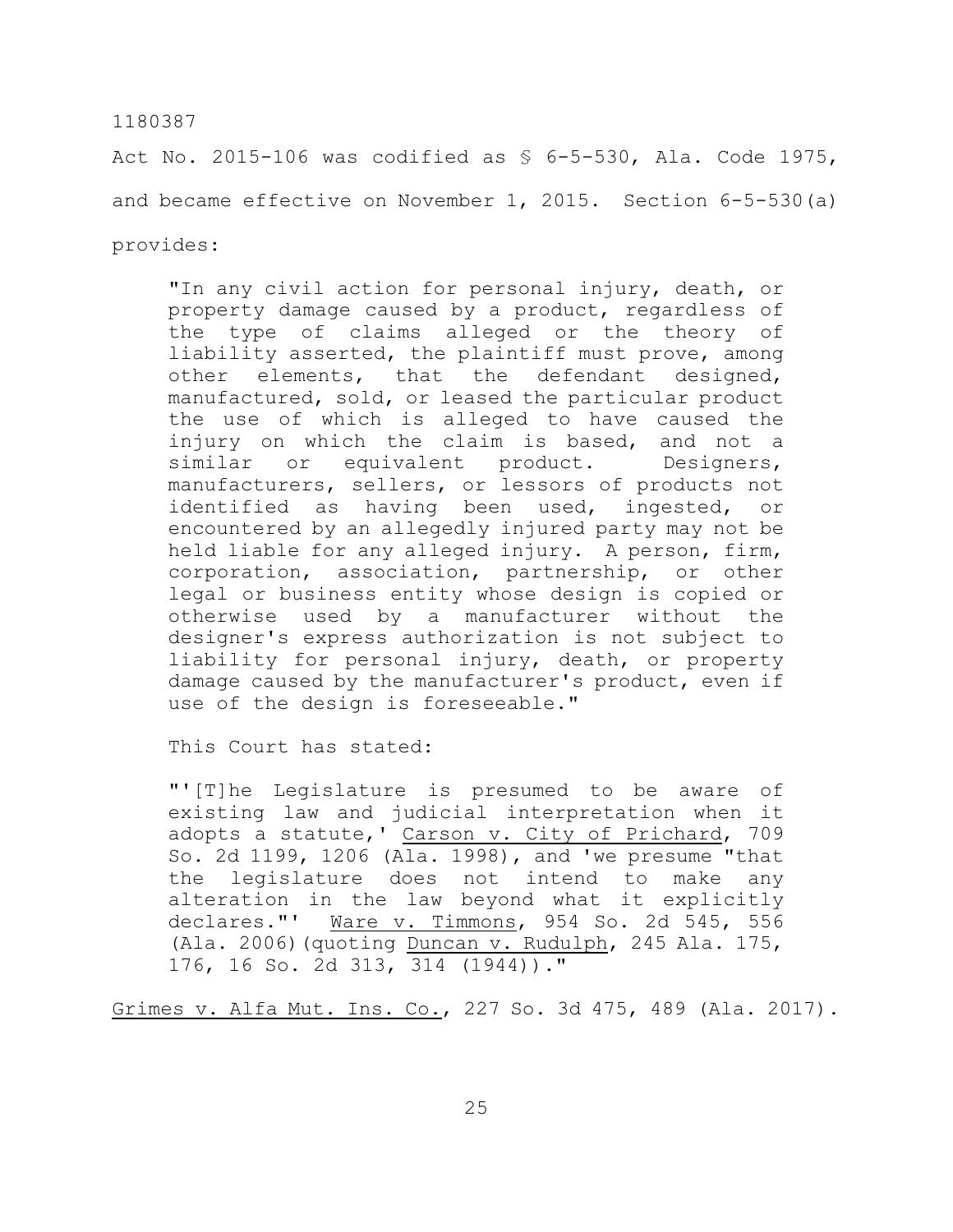In Arthur v. Bolen, 41 So. 3d 745 (Ala. 2010), the plaintiffs, Samuel and Julie Bolen, had purchased a house that had been built by Tom Arthur. As Samuel was climbing into the attic, the pull-down ladder, which had been installed by Arthur, separated and fell from the attic opening to which it was attached. The Bolens sued Arthur. Before trial, Arthur filed a motion in limine to prevent the Bolens' expert, Michael Van Bree, from testifying as to the cause of the failure of the attic stairway. Arthur argued that § 34-11- 1(7), Ala. Code 1975, prohibited Van Bree from providing expert testimony because Van Bree was not a licensed professional engineer in Alabama or any other state. Arthur renewed his objection to Van Bree's proposed testimony at trial. Counsel for the Bolens asserted that Arthur's motion was based on this Court's decision in Board of Water & Sewer Commissioners v. Hunter, 956 So. 2d 403 (Ala. 2006), and that that case was no longer good law because § 34-11-1, Ala. Code 1975, in Chapter 11, "Engineers and Land Surveyors," had been amended since that decision had been released. The trial court allowed Van Bree to testify. The jury returned a verdict in favor of the Bolens.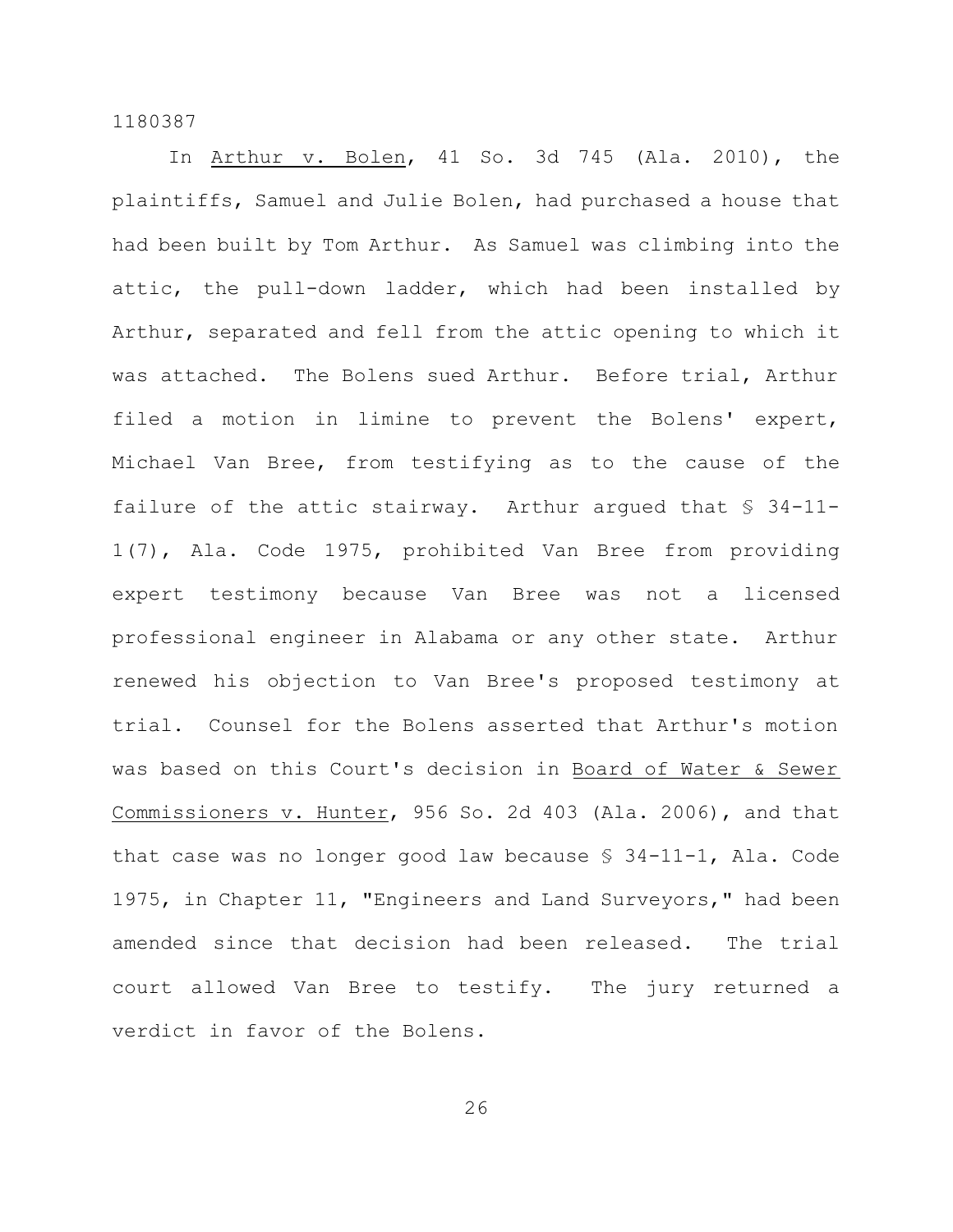On appeal, Arthur argued that the trial court should not have allowed Van Bree to testify as to the cause of the failure of the attic stairway. In addressing that issue, this Court stated:

"As the colloquy in the trial court revealed, § 34–11–1(7)[, Ala. Code 1975,] was amended in 2007 in response to Board of Water & Sewer Commissioners of Mobile v. Hunter, 956 So. 2d 403 (Ala. 2006), which applied, as written, the former version of the statute defining the rendering of expert testimony as the 'practice of engineering,' for which an Alabama engineering license was essential. By Act No. 2007–365, Ala. Acts 2007, the legislature deleted the reference to 'testimony' from the definition of 'practice of engineering' in the introductory portion of subsection (7) and added the paragraph quoted by the Bolens' counsel in the trial court. It also added subpart d. to subsection (7), which states: 'The practice of engineering shall include the offering of expert opinion in any legal proceeding in Alabama regarding work legally required to be performed under an Alabama engineer's license number or seal, which opinion may be given by an engineer licensed in any jurisdiction.' (Emphasis added.) Thus, § 34–11–1, as amended and as applicable to this case, differs considerably from its predecessor.

"Arthur contends that 'Van Bree's testimony, that the subject attic [ladder] was not installed in accord with the manufacturer's specifications ..., constitutes "the review of construction or other design products for the purpose of monitoring compliance with drawings and specifications."' Reply brief, at 9 (quoting  $$34-11-1(7)$ ). According to Arthur, such testimony triggered the provision in  $$34-11-1(7)d$ , which, he contends, required Van Bree to be licensed in at least one state. The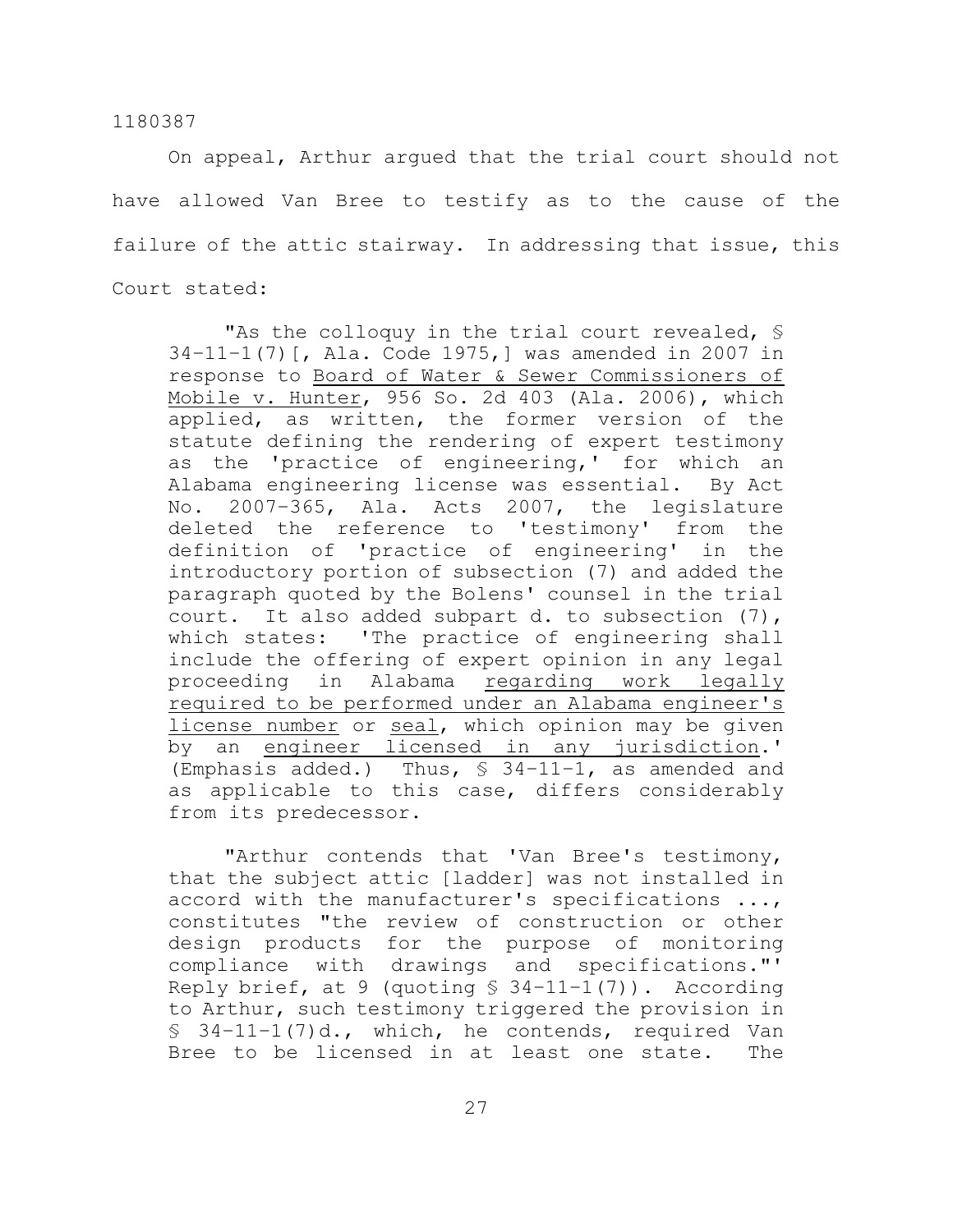Bolens disagree with this construction of the statute. Because the resolution of this issue is a matter of mere statutory construction, the standard of review is de novo. Ex parte Birmingham Bd. of Educ., 45 So.3d 764, 767 (Ala. 2009) (when issues on appeal '"concern only questions of law involving statutory construction, the standard of review is de novo"').

"'The intent of the Legislature is the polestar of statutory construction.' Sigelman v. Alabama Ass'n of School Bds., 819 So. 2d 568, 579 (Ala. 2001). In construing this statute, we are hardly writing on a clean slate. The substantial amendment to § 34-11-1, coming, as it did, on the heels of this Court's decision in Hunter, reveals much regarding legislative intent."

41 So. 3d at 748-49 (final emphasis added).

Similarly, the enactment of § 6-5-530, coming on the heels of this Court's decision in Weeks, clearly demonstrates the legislature's intent in enacting that statute. Weeks held that the manufacturer of a brand-name drug could be held liable for fraud or misrepresentation based on statements made in connection with the manufacture of the brand-name prescription drug, even though the plaintiff's claim was based on a physical injury that had been caused by a generic drug manufactured by a different company. In reaching that decision, this Court rejected Wyeth's argument that the Weekses' claims were, in essence, product-liability claims,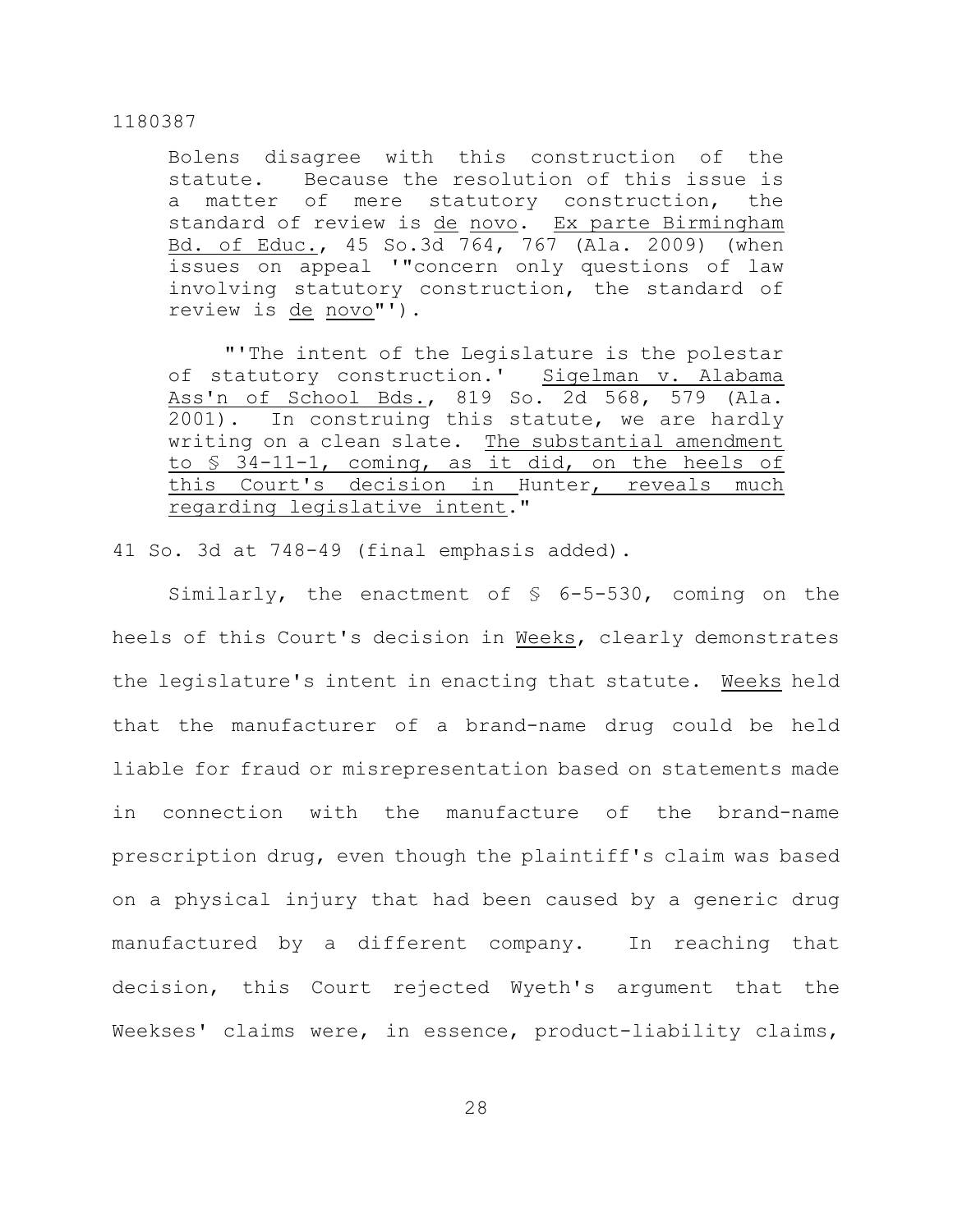noting that a fraudulent-suppression claim is separate from an Alabama Extended Manufacturer's Liability Doctrine ("AEMLD") claim. This Court noted that that case did not involve a claim that the drug ingested by one of the plaintiffs was defective. Rather, it was a claim that Wyeth had fraudulently misrepresented or suppressed information about the manner in which the drug was to be taken. This Court went on to state:

"Because a warning label is not a part of the manufacturing process, we do not agree that the fact that a brand-name manufacturer did not produce the version of the drug ingested by the plaintiff bars the plaintiff's tort action when the plaintiff is arguing that he or she was injured by a failure to warn."

159 So. 3d at 670. However, § 6-5-530 specifically provides that a plaintiff who is suing based on personal injury, death, or property damage caused by a product "must prove ... that the defendant designed, manufactured, sold, or leased the particular product the use of which is alleged to have caused the injury on which the claim is based" regardless of the type of claims or theory of liability the plaintiff asserts. It goes on to provide that "that ... manufacturers ... of products not identified as having been ... ingested ... by an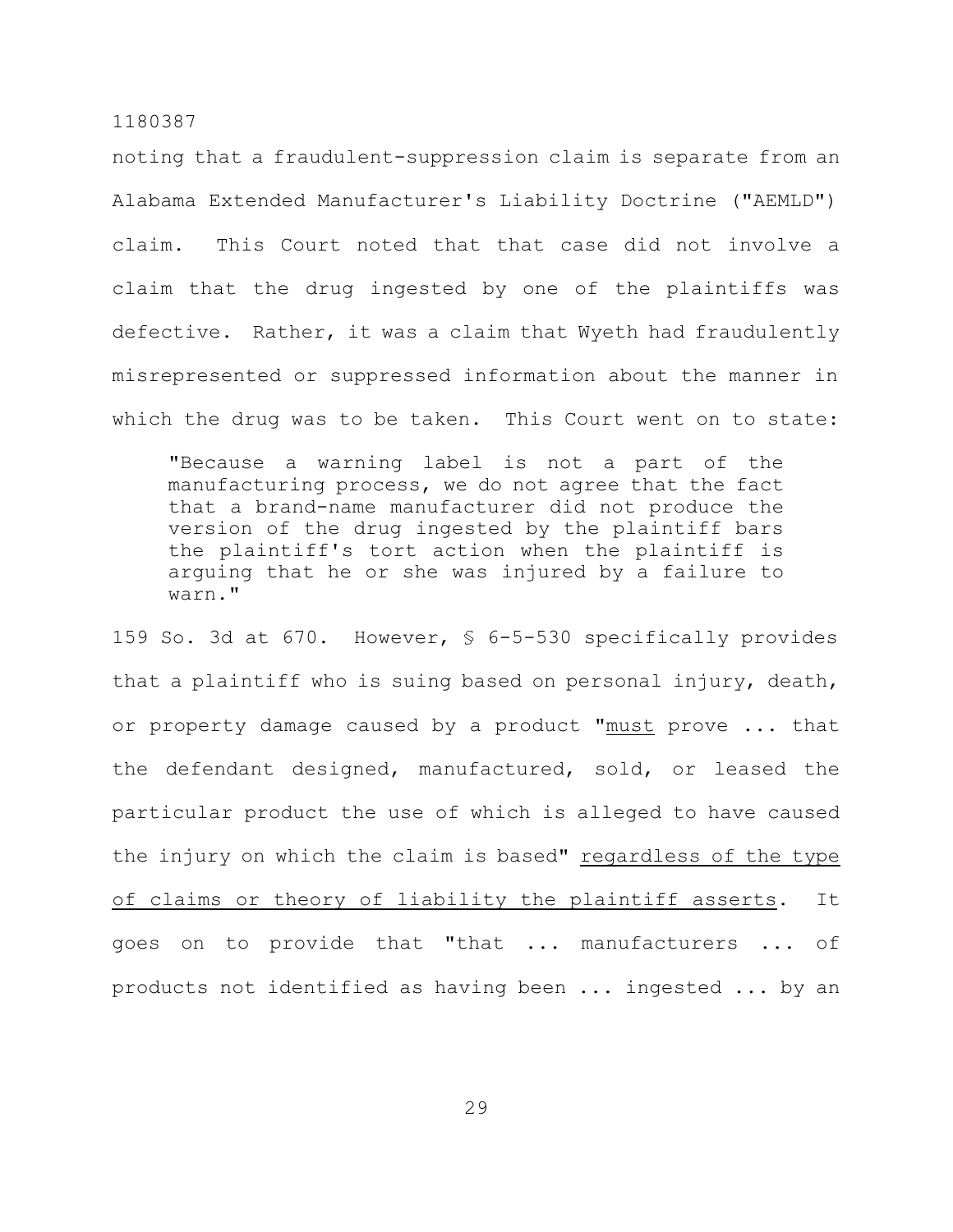allegedly injured party may not be held liable for any alleged

injury." (Emphasis added.)

Further, in reaching its decision in Weeks, this Court also stated:

"A brand-name manufacturer is well aware of the expiration of its patent and well aware that a generic version of the drug will be made when that patent expires. It is recognized that the generic substitutions are allowed in all 50 states. A brand-name manufacturer could reasonably foresee that a physician prescribing a brand-name drug (or a generic drug) to a patient would rely on the warning drafted by the brand-name manufacturer even if the patient ultimately consumed the generic version of the drug."

159 So. 3d at 670. However, § 6-5-530(a) provides, in

pertinent part:

"A person, firm, corporation, association, partnership, or other legal or business entity whose design is copied or otherwise used by a manufacturer without the designer's express authorization is not subject to liability for personal injury, death, or property damage caused by the manufacturer's product, even if use of the design is foreseeable."

(Emphasis added.) Thus, it appears that, in enacting  $\S$  6-5-530, the legislature also incorporated provisions that rejected some of the reasoning this Court relied upon in reaching its decision in Weeks. Based on the foregoing, it is clear that, in enacting § 6-5-530, the legislature intended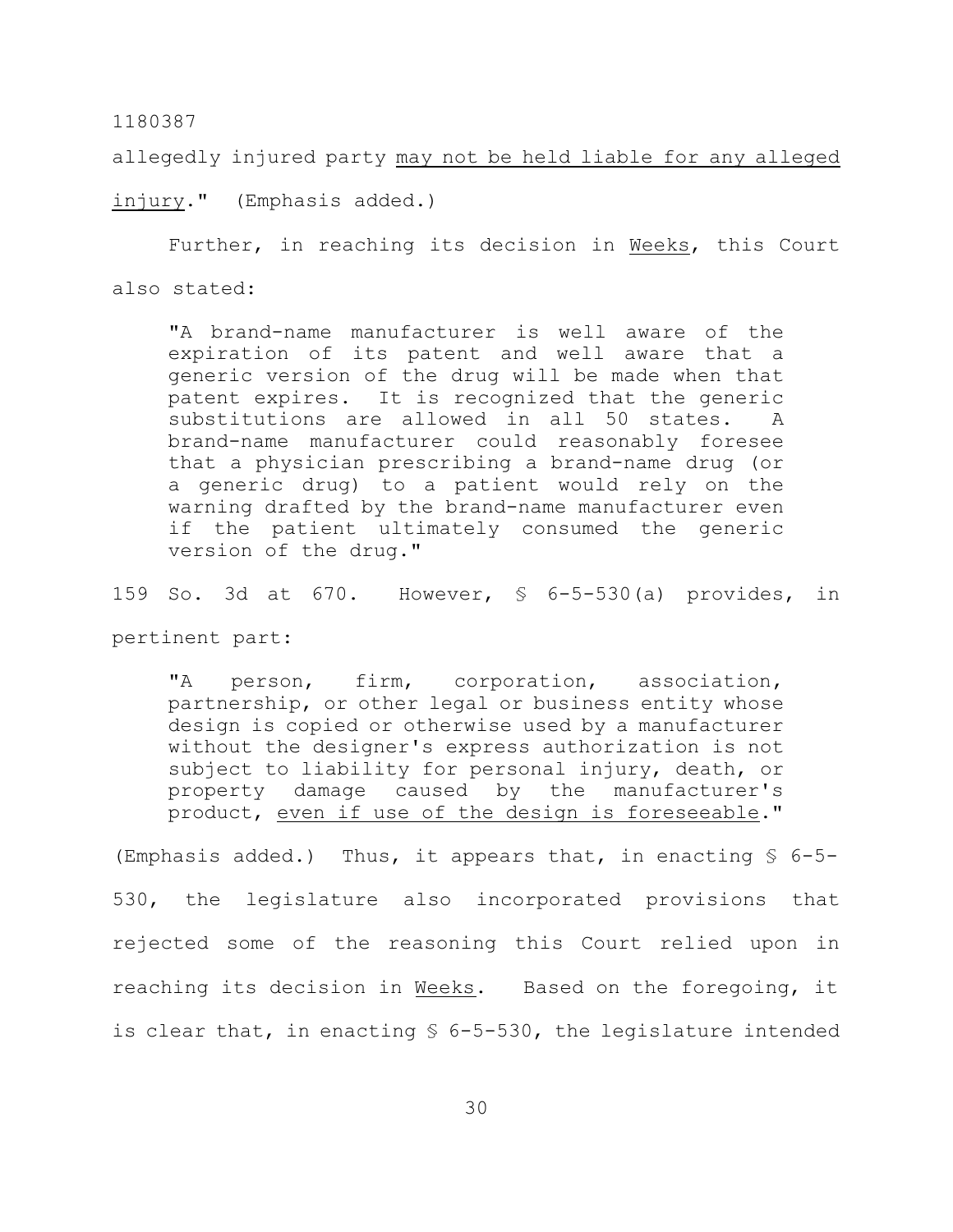to abrogate this Court's decision in Weeks. Further, under the plain language of  $$ 6-5-530$ , a pharmaceutical manufacturer cannot be held liable for injury caused by a product it did not manufacture.

Because this is a permissive appeal, the questions before us are limited to whether § 6-5-530 effectively overruled this Court's decision in Weeks and whether a manufacturer can be held liable for an injury caused by a product it did not manufacture. Any questions as to whether Forest was excluded from the protections of  $$6-5-530$  because it was the designer of the generic escitalopram and of the labeling, warnings, and package inserts for the generic escitalopram, or whether drug labeling, warnings, and package inserts actually constitute a "product" as that term is used in § 6-5-530, or regarding the constitutionality of § 6-5-530 are not properly before this Court. See Alabama Powersport Auction, supra; BE&K, Inc. v. Baker, 875 So. 2d 1185, 1189 (Ala. 2003) (noting that "this Court will not expand its review on permissive appeal beyond the question of law stated by the trial court").  $6$ 

 $6$ In his brief to this Court, Feheley argues that "[d]iscovery should be allowed for a factual development of the statutory and if necessary, constitutional, issues in this case with regard to the issues presented by Forest and by the